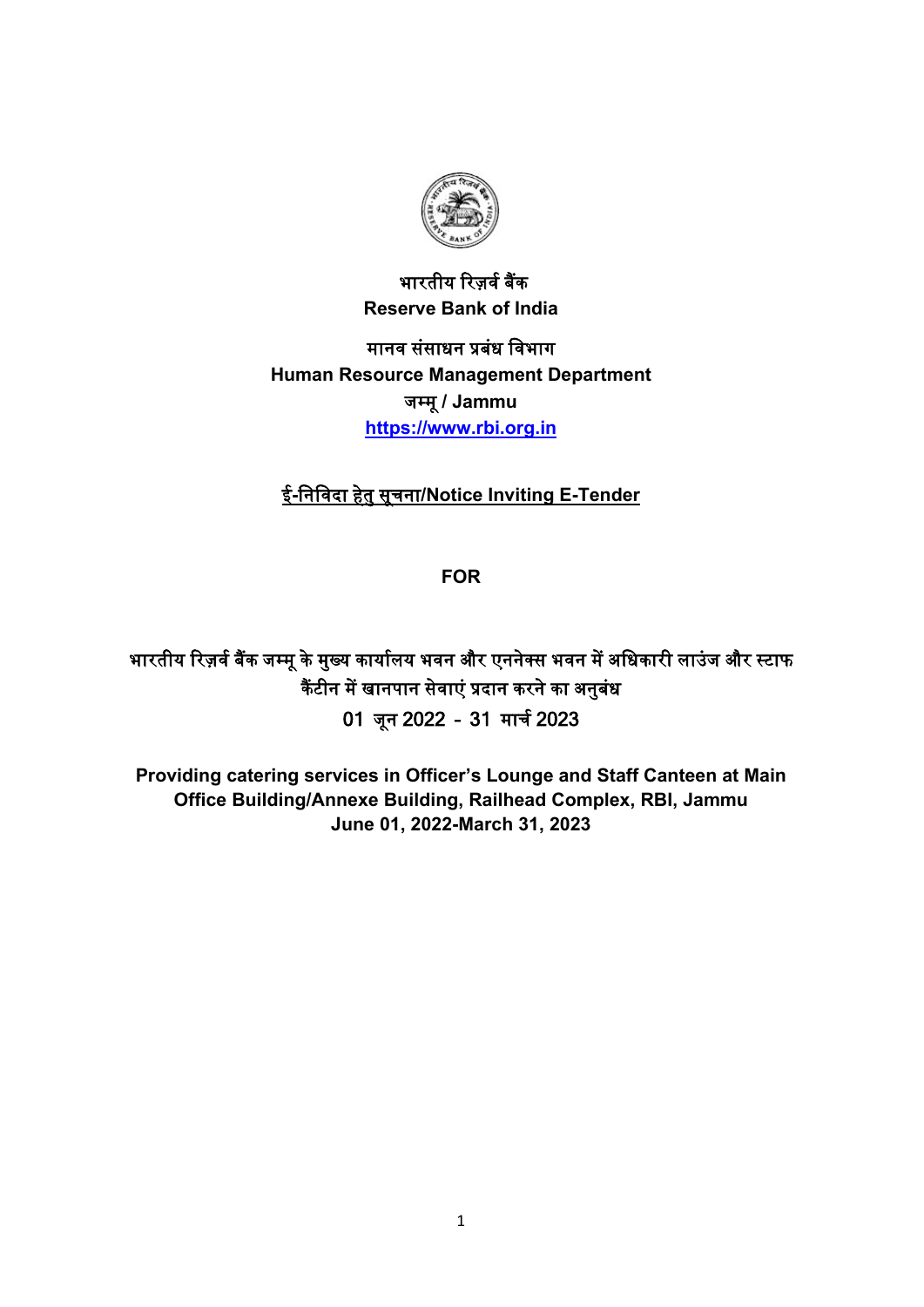#### **DISCLAIMER**

Reserve Bank of India (hereinafter referred to as "the Bank"), Human Resource Management Department, Jammu, has prepared this document to give relevant information about the contract to the interested parties. Even though the Bank has taken due care while preparation of this document, neither the Bank, or any of its authorities or agencies or any of their respective officers, employees, agents or advisors give any warranty or make any representations, express or implied with respect to completeness or accuracy of the information contained in this document or any information which may be provided in association with it.

2. The information contained in the document is not intended to be exhaustive and is being provided on the condition that it is non–binding on the Bank or any of its authorities or agencies or any of their respective officers, employees, agents or advisors.

3. The Bank reserves the right not to proceed with the contract, or to change the configuration of the contract, or to alter the time table reflected in this document, or to change the process or procedure for application/selection of bids. It also reserves the right to decline to discuss the matter further with any party expressing interest.

4. This document is neither an offer letter nor a legal contract, but an invitation for offer from prospective contractors. No contractual obligation on behalf of the Bank whatsoever shall arise from the tender-process mentioned in this document unless and until a formal contract is signed and executed by duly authorized officers of RBI and the Contractor.

5. The Bank shall not be liable for any costs incurred by the contractor in the preparation of the response to this tender. No reimbursement of cost of any type will be paid to persons or entities expressing interest.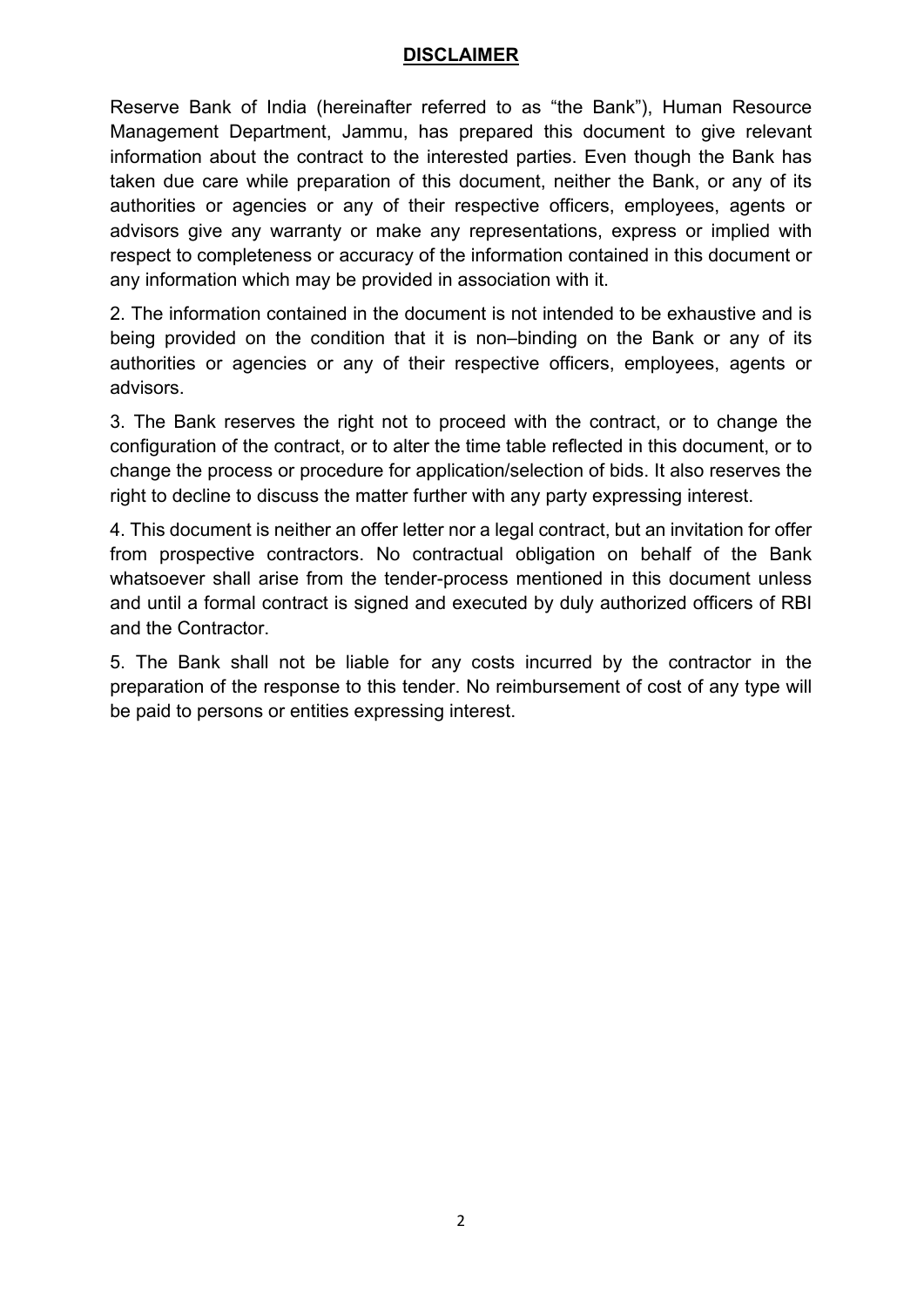#### Brief Information about the Tender

Offers are invited from reputed and experienced catering agencies and/or restaurant chains for awarding contract to provide catering facilities to Officers and workmen staff of the Bank at Officers' Lounge and Staff Canteen at the Main Office Building/Annexe Building of Reserve Bank of India, Jammu.

| Sr.<br>No. | <b>Specifications</b>                                                                             | <b>Details</b>                                                                                                                                                                                                                  |  |
|------------|---------------------------------------------------------------------------------------------------|---------------------------------------------------------------------------------------------------------------------------------------------------------------------------------------------------------------------------------|--|
| i)         | E-tender No.                                                                                      | RBI/Jammu/HRMD/7/22-23/ET/56                                                                                                                                                                                                    |  |
| ii)        | <b>Estimated Annual Sales</b>                                                                     | ₹47,00,000/-                                                                                                                                                                                                                    |  |
| iii)       | Mode of tendering process                                                                         | Online/E-Tender (via MSTC website<br>www.mstcecommerce.com)<br>Tender will consist of two parts:<br>Part I - Technical Bid<br>Part II - Financial Bid                                                                           |  |
| iv)        | Type of e-tender                                                                                  | Open Tender                                                                                                                                                                                                                     |  |
| V)         | <b>Tenure of Contract</b>                                                                         | The contract shall initially be entered for the period June<br>01, 2022 to March 31, 2023<br>(Contract may be further be renewed up to March 31, 2025,<br>one year at a time, based on mutually agreed terms and<br>conditions) |  |
| vi)        | Date of NIT available to<br>parties for download                                                  | May 09, 2022 (Monday) from 12:00 noon                                                                                                                                                                                           |  |
| vii)       | Pre-bid meeting                                                                                   | Offline: May 17, 2022 (Tuesday) at 12:00 noon<br>Venue: Conference Room, 2 <sup>nd</sup> Floor<br>Reserve Bank of India<br>Rail Head Complex<br>Jammu - 180012                                                                  |  |
| viii)      | Date of starting of e-tender for<br>submission<br>online<br>оf<br>Bid on<br>www.mstcecommerce.com | Technical Bid and Financial   May 09, 2022 (Monday) from 12:00 Noon                                                                                                                                                             |  |
| ix)        | Last date for online<br>submission of Technical Bid<br>and Financial Bid                          | May 23, 2022 (Monday) up to 11.00 am                                                                                                                                                                                            |  |
| X)         | Opening of Part I - Technical<br><b>Bid</b>                                                       | May 23, 2022 (Monday) at 03.00 pm                                                                                                                                                                                               |  |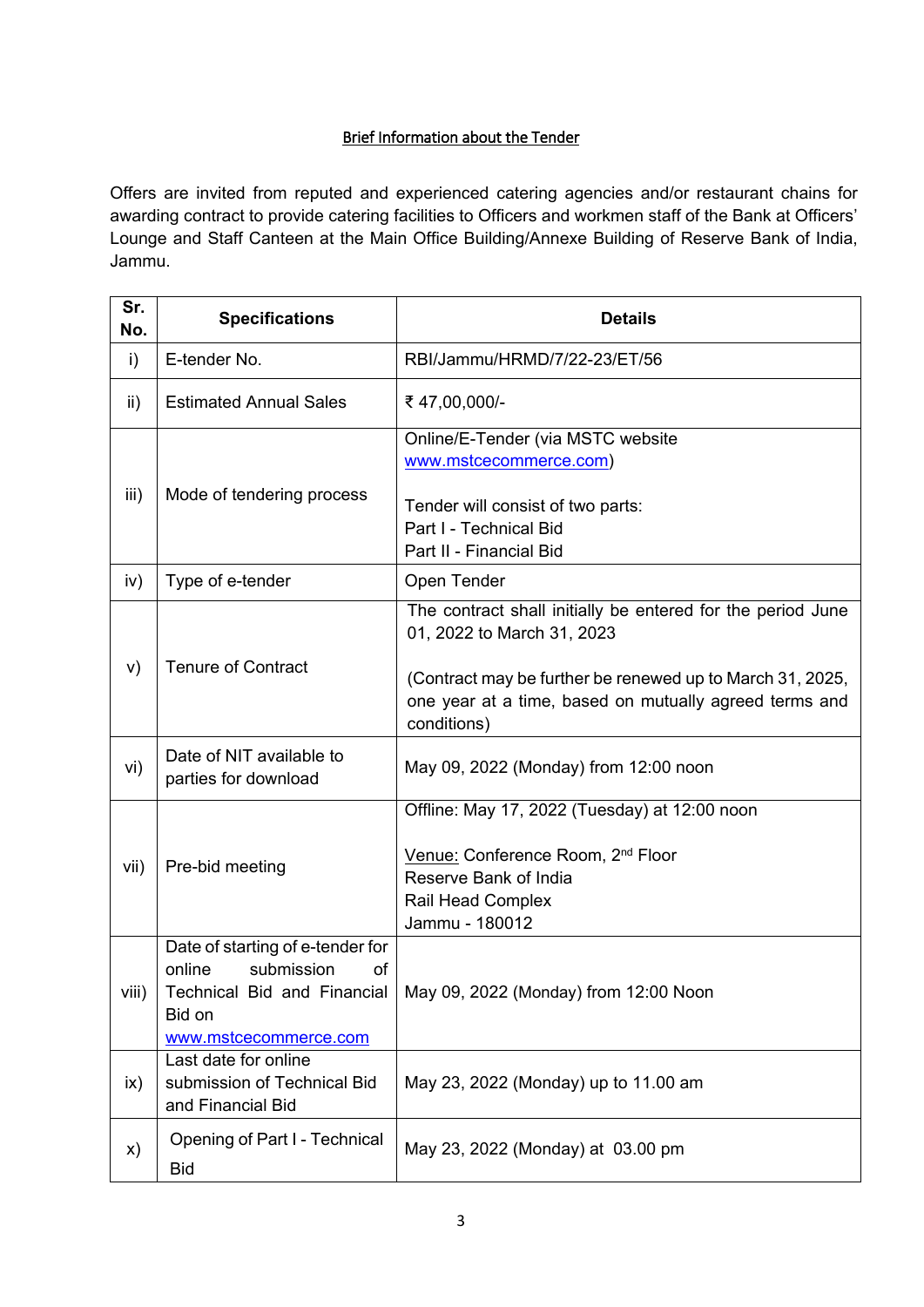| xi)   | Opening of Part II - Financial<br><b>Bid</b> | To be intimated separately to the tenderers shortlisted in<br><b>Technical Bid.</b>                                                                                                                                                                                                                                                                  |
|-------|----------------------------------------------|------------------------------------------------------------------------------------------------------------------------------------------------------------------------------------------------------------------------------------------------------------------------------------------------------------------------------------------------------|
| xii)  | Validity of the e-tender                     | 90 days from the date of opening Part I - Technical Bid.                                                                                                                                                                                                                                                                                             |
| xiii) | <b>Transaction Fee (Non-</b><br>refundable)  | To be paid by the tenderers directly to MSTC vide MSTC E-<br>Payment Gateway for participating in the e-tender                                                                                                                                                                                                                                       |
| xiv)  | <b>Contact Details</b>                       | <b>Reserve Bank of India, Jammu</b><br>i) Sh. Debojit Barua, Manager, HRMD<br>e-mail: debojitbarua@rbi.org.in<br>Mob: 9711758069 Phone No.: 0191-2474886.<br>ii) Sh. Tanveer Ahmad Khan, AM, HRMD<br>e-mail: takhan1@rbi.org.in<br>Mob: 9906468222 Phone No.: 0191-2474886<br><b>MSTC:</b><br>Visit https://www.mstcecommerce.com/helpdesk_mstc.html |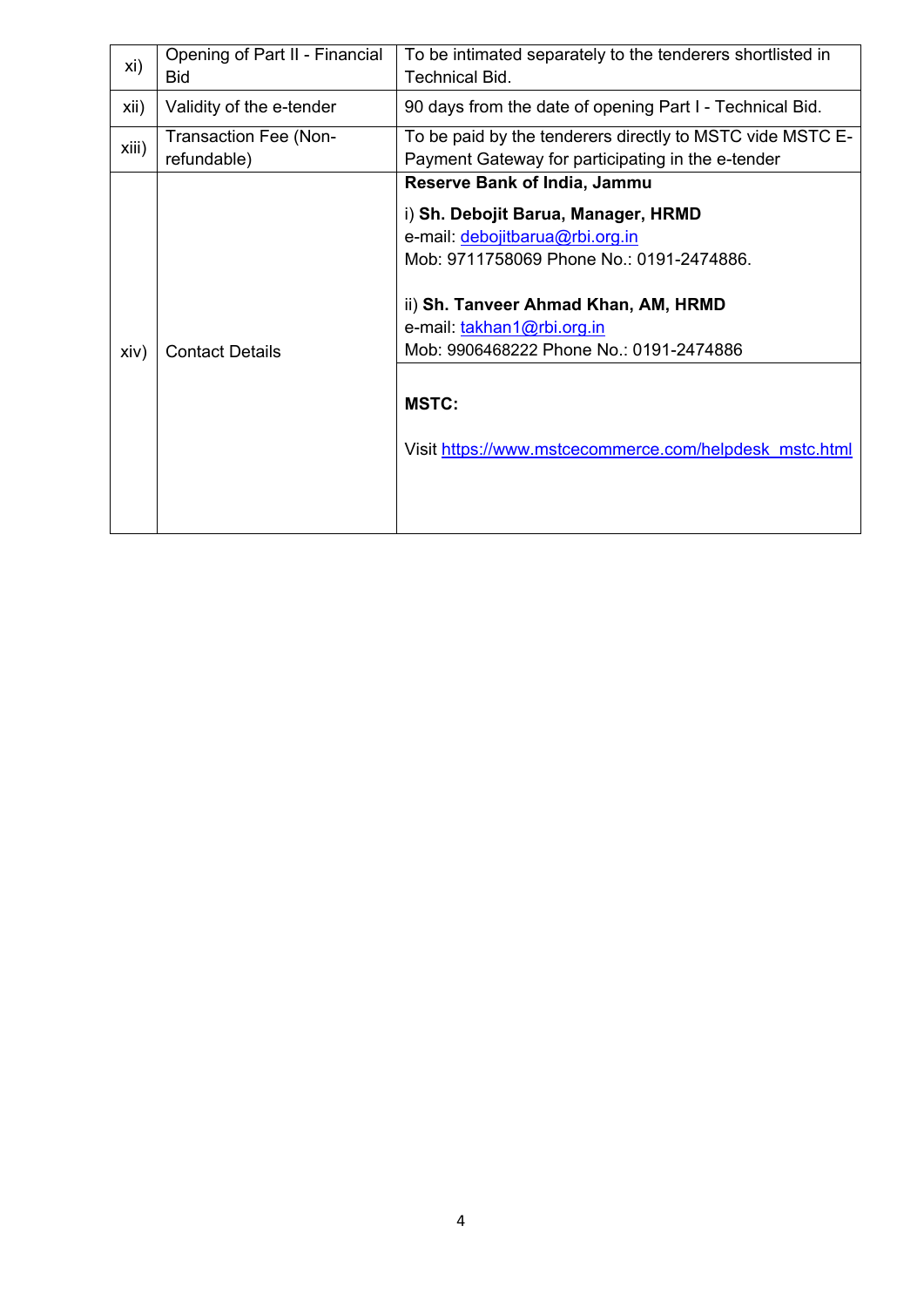# Important Instructions for the Tenderers/Interested Parties

- 1. The catering contract shall be awarded via e-tender/online tender.
- 2. The tendering process shall be an e-procurement event of Reserve Bank of India, Jammu. The e-procurement service provider is MSTC Limited.
- 3. Interested parties/vendors need to register themselves with MSTC e-procurement portal. Registration is free of cost.
- 4. Transaction fee for submission of online tender at MSTC website shall be directly payable to MSTC via payment gateway. Transaction fee shall be non-refundable.
- 5. The Tender process shall comprise of two separate bids: Technical and Financial. Financial bids for only those tenderers shall be opened whose Technical bids are acceptable to the Bank as per laid down terms and conditions.
- 6. You are requested to read and understand this Notice Inviting Tender and subsequent Corrigendum, if any, before submitting your online tender. Tenders which are incomplete in any respect shall be summarily rejected.
- 7. The Bank reserves the right to cancel this e-tender or extend the due date of receipt of bid(s) without assigning any reason thereof.
- 8. No deviation of the terms and conditions of the tender document is acceptable. Submission of bid in the e-tender floor by any vendor confirms his acceptance of terms & conditions for the tender. Any order resulting from this tender shall be governed by the terms and conditions mentioned therein.
- 9. The responsibility of downloading the related corrigenda, if any, will be of the bidders only. No separate intimation in respect of corrigendum to this document (if any) will be sent to tenderer(s).
- 10. The tenderers are advised to offer their best possible rates. There would generally be no negotiations, hence please submit your most competitive prices while submitting the price bid.
- 11. Canvassing or offer of an advantage or any other inducement by any person with a view to influencing acceptance of a bid will lead to rejection of bid, in addition to other punitive/legal measures.
- 12. The Tenderers are advised to visit the Bank's Main Office Building and Annex Building, at Railhead Complex, RBI, Jammu, and acquaint themselves of the site conditions before tendering.
- 13. All information, correspondence letters shall be submitted and addressed to The Regional Director, Human Resource Management Department, Reserve Bank of India, Rail Head Complex, Jammu – 180012.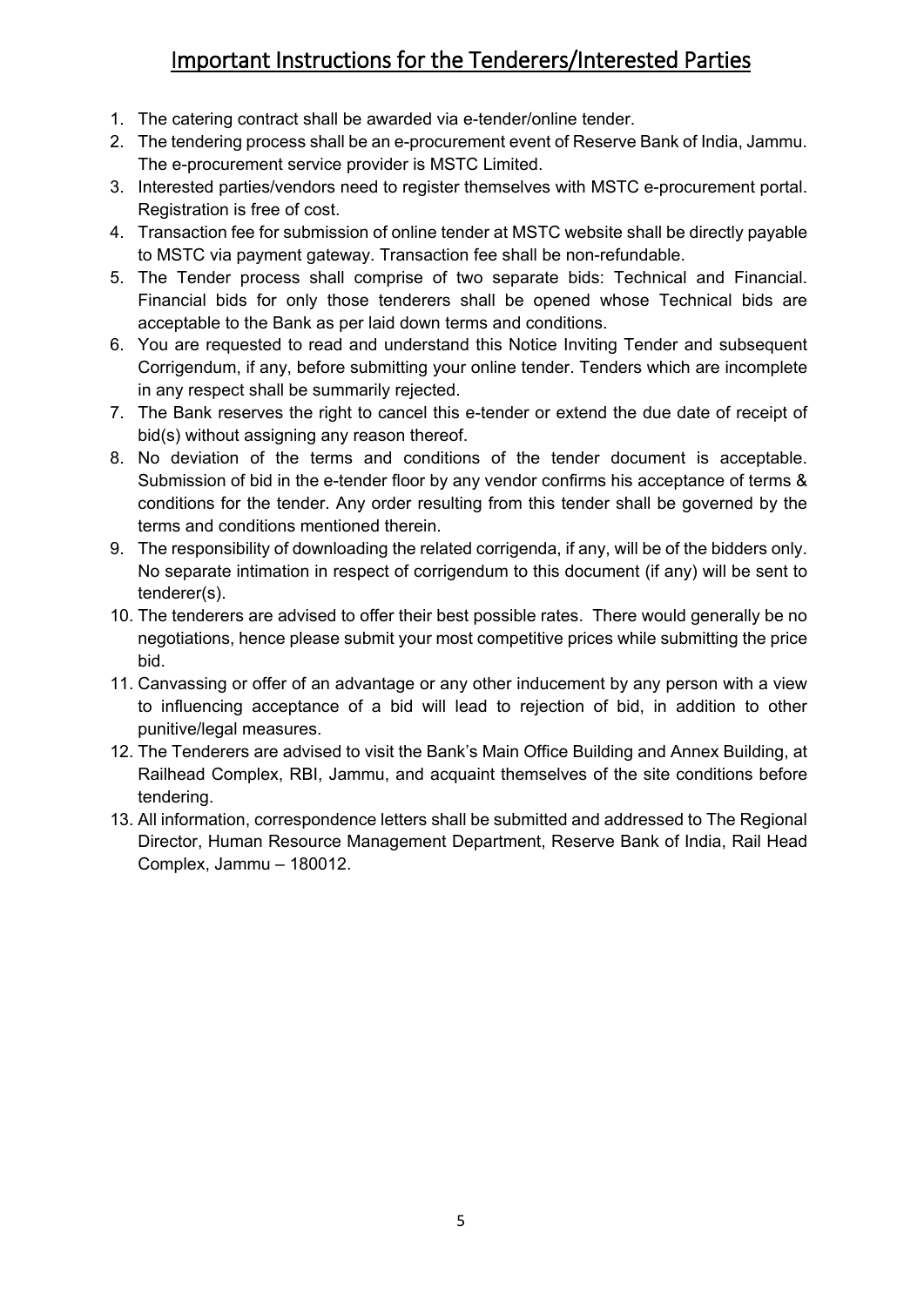# Detailed Guidelines related to Tender Process

### **A. Registration**

- 1. The interested vendor must register with MSTC e-procurement portal. Registration is free of cost. The bid, both technical and financial, must be submitted electronically and can be done only after registration at the MSTC e-procurement portal. Vendors are to make their own arrangement for bidding from a P.C. connected with Internet. MSTC is not responsible for making such arrangement. To record the bid, the vendor must possess Class-III Digital Signature.
- 2. Vendors are required to register themselves online with [www.mstcecommerce.com](https://www.mstcecommerce.com/)  $\rightarrow$  e-Procurement  $\rightarrow$  PSU/Govt depts  $\rightarrow$  Select RBI Logo  $\rightarrow$  Register as Vendor – Fill up details and creating own user id and password  $\rightarrow$  Submit.
- 3. Vendors will receive a system generated mail confirming their registration, at the email provided during filling the registration form.

Note: Vendors who are already registered with MSTC, may directly proceed for recording their Technical Bid and Financial Bid at the following link [www.mstcecommerce.com/eprochome/rbi](https://www.mstcecommerce.com/eprochome/rbi)

### **B. Submission of Tender**

- 1. Last date of submission of bids on MSTC portal is May 23, 2022 (Monday) up to 11:00 AM
- 2. All the proformas, as given i[n Annex I](#page-28-0) to IV, complete in all respects and duly signed, should be mandatorily uploaded, along with duly attested supporting documents mentioned in para 8 of Pre-Qualification Criteria.
- 3. The tenderer must use only the forms issued by the Bank or downloaded from the Bank's website to fill in the rates. If any of the documents is missing or unsigned, the tender may be considered invalid by the Bank at its discretion.
- 4. After scrutiny, if any of the tenderers are not found to possess the required eligibility, their tenders will not be accepted by the Bank for further processing.
- 5. All rates shall be quoted in Indian Rupees only, both in figures and words. The rates quoted shall be deemed to be for the entire service/work and shall be binding without any escalation whatsoever till one year. For any item, if the rate and amount do not tally with respect to the quantity, then the amount arrived based on quoted rates shall only be acceptable.
- 6. The Bank reserves the right to reject any bid without assigning any reason.

# **C. Tender Process**

- 1. The tender shall comprise of two separate bids: Technical Bid and Financial Bid. For details refer to Part-I and Part-II respectively.
- 2. Technical Bid must be accompanied with following documents:
	- i. Power of Attorney/authorization with the seal of the company/firm in the name of the person signing the tender documents.
	- ii. List of deviations, if any, in commercial terms and conditions.
- 3. Technical Bid will be opened electronically on the date and time specified at point no. 10 on Page 04.
- 4. Financial Bid will be opened electronically of only those bidder(s) whose Technical Bid is found acceptable by RBI, JAMMU as per Pre-Qualification criteria. Such bidder(s) will be intimated date of opening of Financial bid, through valid email confirmed by them.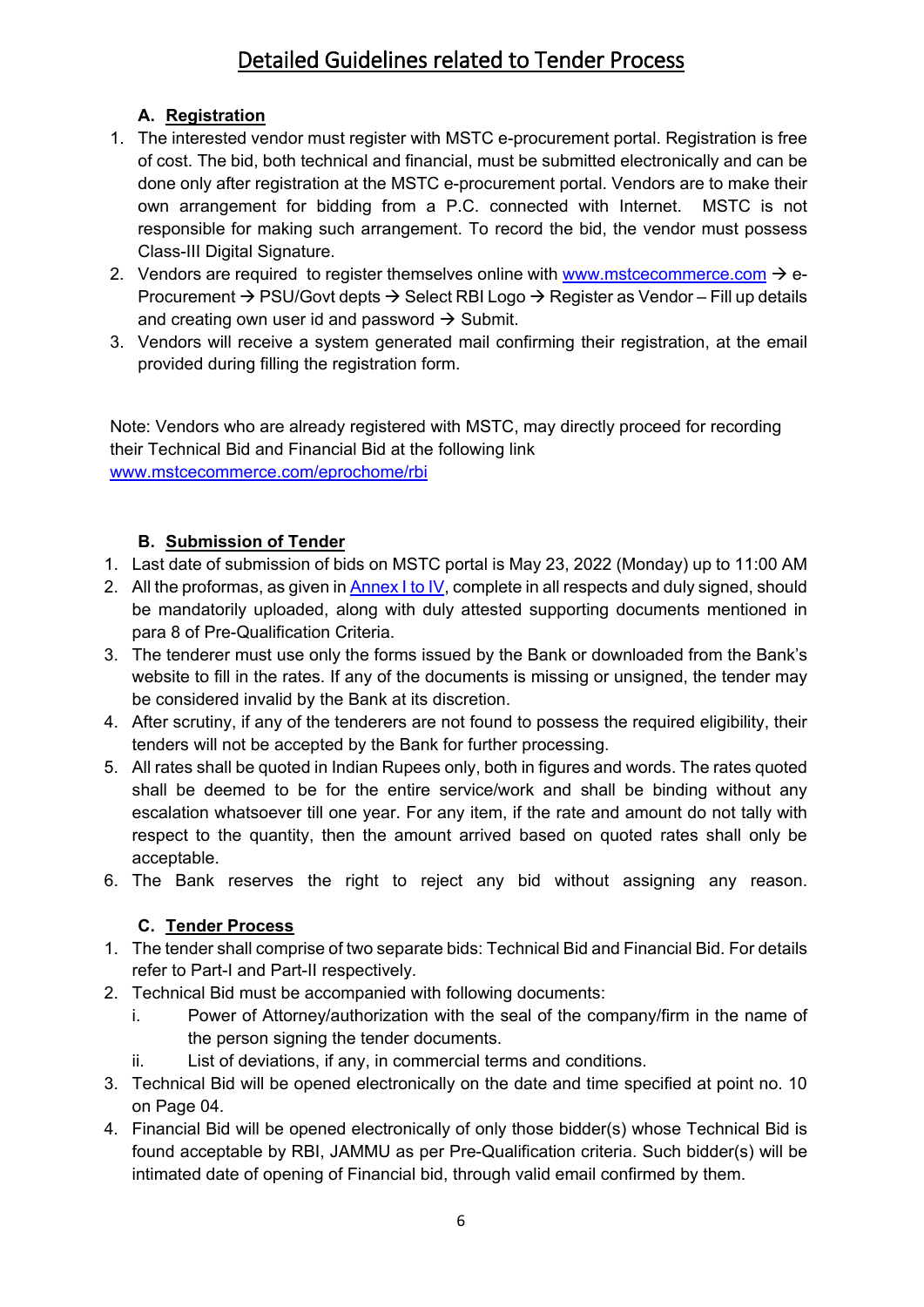- 5. Each bidder shall submit only one tender either by himself or as a partner in joint venture or as a member of consortium. If a bidder or if any of the partners in a joint venture or any one of the members of the consortium participate in more than one bid, the bids are liable to be rejected.
- 6. No request for any change in rate or conditions after the opening of Part II of the tender will be entertained.

#### **D. Tender Fee and Other Deposits**

- 1. The tender fee shall be paid directly by the bidders to MSTC at the time of uploading tenders on the MSTC Portal [www.mstcecommerce.com](https://www.mstcecommerce.com/)
- 2. Earnest Money Deposit (EMD): A sum of ₹94,000/- (Rupees Ninety Four Thousand Only) shall be paid as earnest money by all the bidders in the following way:
	- i. NEFT to be made in favour of RBI, Jammu, Current Account No. 186003001, IFSC Code: RBIS0JMPA01 (RBIS-zero-JMPA-zero one)
	- ii. Bidders may please furnish the name of their company/firm in "Remarks" while making NEFT payment

No interest shall be payable on EMD amount. The amount deposited by the unsuccessful bidders would be refunded after award of tender. **Tenders received without EMD will be rejected.**

- 3. Security Deposit: Successful bidder shall be required to submit security deposit of ₹2,35,000/- (Rupees Two Lakh Thirty Five Thousand Only) before issue of work order/award letter. No interest shall be payable on the Security Deposit. The security deposit will be refunded after completion/non-renewal of contract. Successful bidder can submit security deposit in one of the following ways:
	- i. NEFT to be made in favour of RBI, Jammu, Current Account No. 186003001, IFSC Code: RBIS0JMPA01 (RBIS-zero-JMPA-zero one). Note: Bidders may please furnish the name of their company/firm in "Remarks" while making NEFT payment.
	- ii. Demand Draft payable at Jammu, issued by a Scheduled Bank in favour of the Reserve Bank of India, Jammu.
	- iii. Fixed Deposit Receipt, issued by a Scheduled Commercial Bank, pledged in the favour of Reserve Bank of India, Jammu.
	- iv. Bank Guarantee for Security Deposit as per the proforma given in [Annex V.](#page-34-0)

### **E. Opening of Tender**

Part-I of the tender will be opened on May 23, 2022 (Monday) at 03:00 PM in the presence of the tenderers or authorized representatives of the tenderers who choose to be present. Part-II of the tender of only those tenderers which meet the requirements of the Bank will be opened on the same date or on any subsequent date under advice to the tenderers.

5.1. The Bank is not bound to accept the lowest Tender and reserves the right to accept either in full or in part any Tender and to reject all the tenders without assigning any reason thereof.

5.2. The written offer of contract issued to the successful bidder/contractor shall be accepted by the bidder in writing within three days from the date of issue of the offer letter. Failure to accept the offer within this period will result in forfeiture of the EMD.

5.3. The successful bidder/contractor shall commence the services after formalities of acceptance of the Offer is complete. The failure, delay or evasion on the part of the successful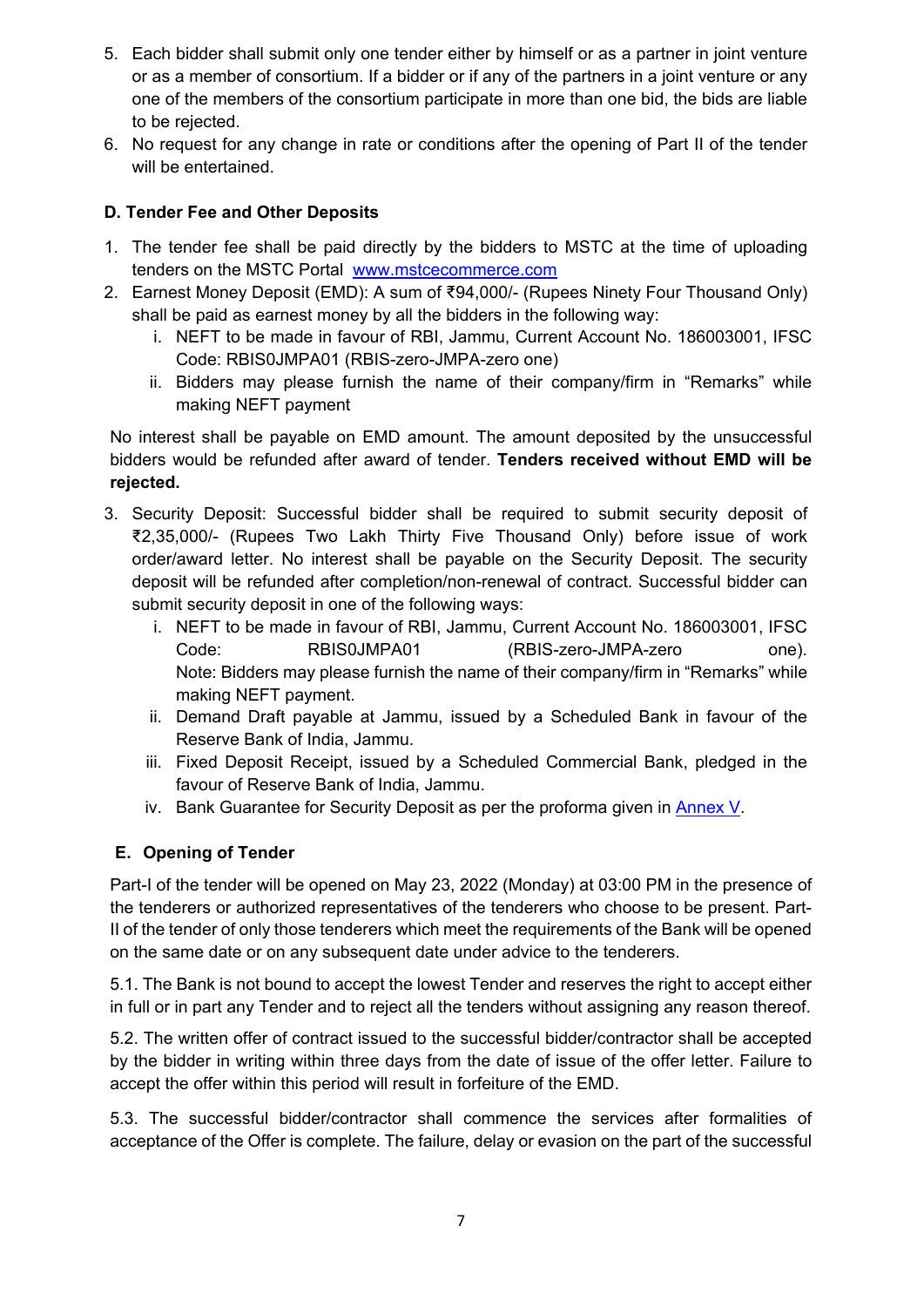bidder/ contractor to commence the services within the period stipulated by Bank will also result in termination of the contract and forfeiture of the EMD.

#### **F. Evaluation Criteria**

An indicative menu for the items to be provided and the tentative yearly consumption of such items has been worked out by the Bank to guide the tenderers in working out the costs involved. The same is mentioned in Part-II of the tender. Any other incidental service required by the Bank and not covered in the contract will be negotiated separately each time.

The evaluation criteria to be adopted for arriving at the lowest bidder (L1) in the Part-II (Financial Bid) is as stated under:

Rates (A) quoted by tenderers for the items may be multiplied with the tentative average annual consumption (B) of that item to form a Total (T). The annual Cost (C) will be considered for the lowest bidder (L1) and will be awarded with the contract of OLDR.

| <b>Item</b>           | <b>Quoted Rate</b>                                               | Tentative average annual | <b>Total</b>           |  |  |
|-----------------------|------------------------------------------------------------------|--------------------------|------------------------|--|--|
|                       | (A)                                                              | consumption (B)          | (C)                    |  |  |
| Item-1                | A <sub>1</sub>                                                   | B <sub>1</sub>           | $C_1 = A_1 \times B_1$ |  |  |
| Item-2                | A2                                                               | B <sub>2</sub>           | $C_1 = A_1 \times B_1$ |  |  |
| ٠                     |                                                                  |                          |                        |  |  |
| Item-n                | An                                                               | Bn                       | $C_n = A_n \times B_n$ |  |  |
|                       | Total (T)                                                        | $T = C_1 + C_2 +  + C_n$ |                        |  |  |
|                       | Annual charges towards wages of three semi-skilled and five<br>м |                          |                        |  |  |
| unskilled workers (M) |                                                                  |                          |                        |  |  |
|                       |                                                                  | Annual Cost (C)          | $C = T + M$            |  |  |

In the scenario of a tie, the bank will give first preference to the tenderer having office in Jammu and also who employ or have employed workers from Jammu. Further, in case of tie between two or more bidders having office in Jammu and also who employ or have employed workers from Jammu, the preference will be given to the superior Technical Bid.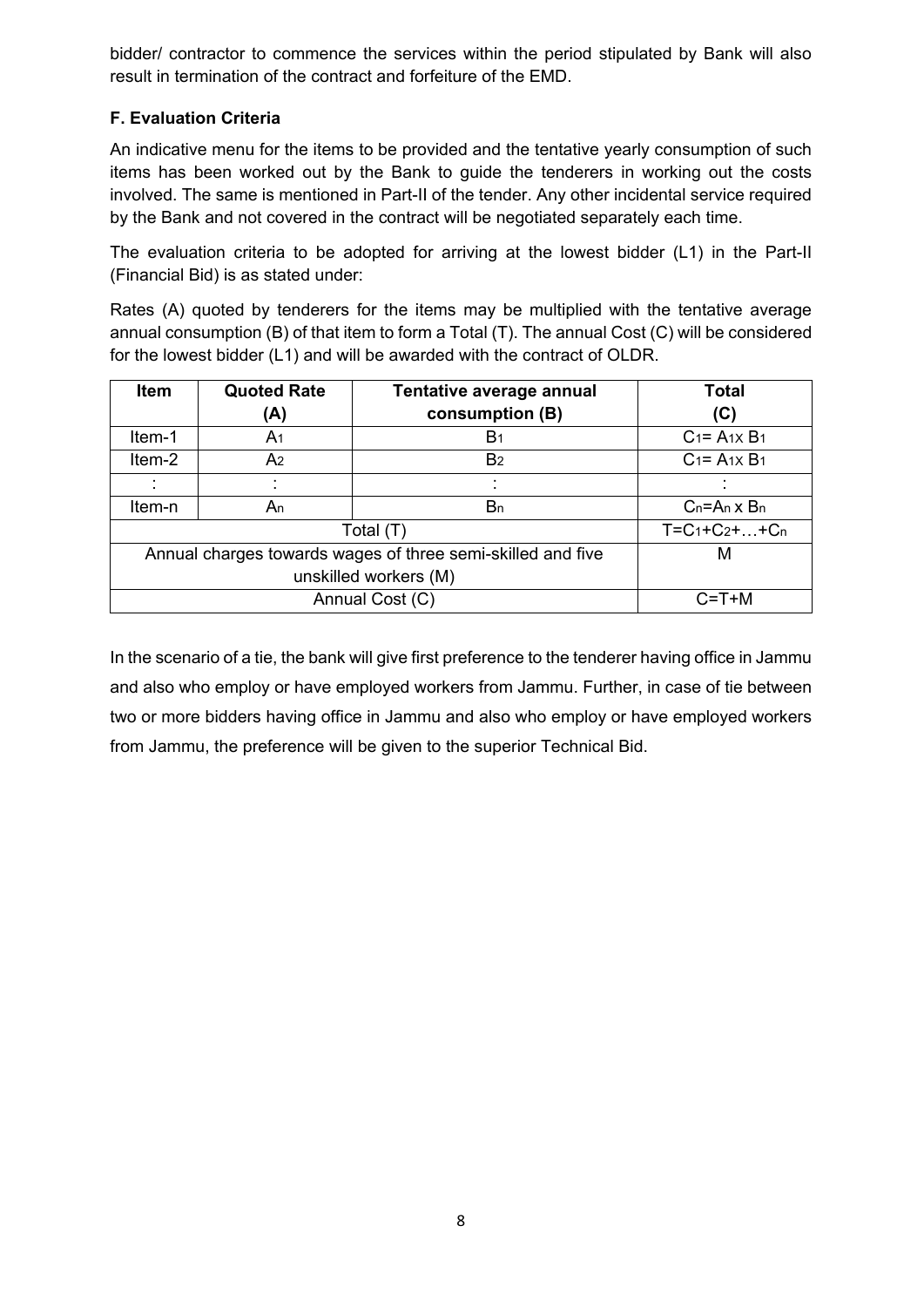# **PART – I Technical Bid Pre-Qualification Criteria**

- 1. The tenderers should have work experience of the following proportions:
	- i. Three similar completed works each costing not less than the amount equal to 40% of the estimated cost. In this case, should have carried out minimum three similar works costing individually not less than ₹18.80 lakh

Or

ii. Two similar completed works each costing not less than the amount equal to 50% of the estimated cost. In this case, should have carried out minimum two similar works costing individually not less than ₹23.50 lakh

Or

- iii. One similar completed work costing not less than the amount equal to 80% of the estimated cost. In this case, should have carried out minimum one similar work costing not less than ₹37.60 lakh
- 2. Firm should have an annual turnover of amount equal to 100% of estimated cost or more during the last three financial years and should be solvent for an amount equal to 100% of estimated cost or more.
- 3. The track record of the catering agency should be clean, and it should not have been involved in any illegal activity or, financial frauds. Tenders should be accompanied by a declaration to this effect on the letterhead of the bidder(s).
- 4. Bidder(s) whose catering contract was terminated by the Bank because of unsatisfactory performance or, refused to enter into agreement after award of contract are not eligible to apply.
- 5. The tenderers should be of substantial means and maintaining an account with one of the public-sector banks/scheduled commercial banks. The name of the bank and nature of account maintained should be furnished.
- 6. The tenderers should furnish solvency certificate issued by the tenderers' banker, specifically for the purpose of the empanelment/work, for an amount equal to the project cost.
- 7. The vendor should be located within India. Preference shall be given to Jammu based vendors.
- 8. The tenderers should satisfy the following conditions and shall enclose the following documents in Part I for examining their credentials. Opening of Part II (Price Bid) will be subject to satisfying the prescribed eligibility criteria: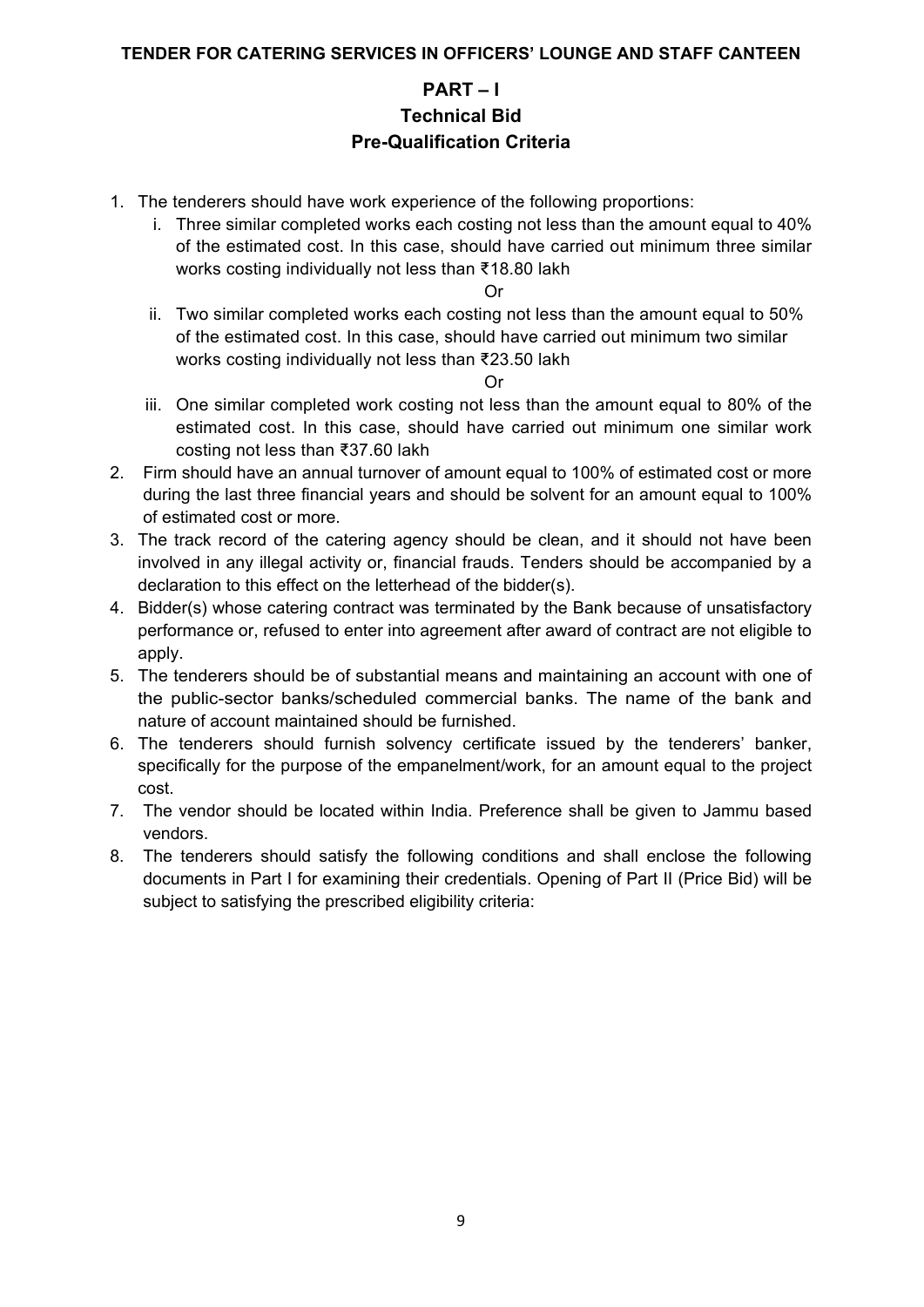| Sr.<br>No. | <b>Particulars</b>                                                                                                                                                                                                                                                                                                                                           | <b>Description</b>                                                                                                                                                                                                                                                                                                                                                                                                                                                                                                                                                                                                                                                                                                             |
|------------|--------------------------------------------------------------------------------------------------------------------------------------------------------------------------------------------------------------------------------------------------------------------------------------------------------------------------------------------------------------|--------------------------------------------------------------------------------------------------------------------------------------------------------------------------------------------------------------------------------------------------------------------------------------------------------------------------------------------------------------------------------------------------------------------------------------------------------------------------------------------------------------------------------------------------------------------------------------------------------------------------------------------------------------------------------------------------------------------------------|
| a.         | Composition of the firm                                                                                                                                                                                                                                                                                                                                      | Full particulars (whether contractor is an individual or<br>a partnership firm or a company etc.) of the<br>composition of the firm of contractors in detail should<br>be submitted along with the name(s) and address(es)<br>of<br>the<br><b>Articles</b><br>of<br>the<br>partners,<br>copy<br>of<br>Association/Power of Attorney/ any other relevant<br>document.                                                                                                                                                                                                                                                                                                                                                           |
| b.         | Registrations                                                                                                                                                                                                                                                                                                                                                | Copy of various registrations such as<br>PAN,<br>TIN/GSTIN, FSSAI, Employee State Insurance Act,<br>PF Registration, registration under labour laws must<br>be submitted as documentary evidence. The vendor<br>produce<br>have<br>on<br>demand,<br>license/<br>will<br>to<br>permit/approval etc from the concerned statutory<br>authority or any authority concerned for carrying out<br>this type of work to the local office RBI (if applicable).<br>They also must have necessary license to engage<br>labour under the labour laws. The vendor has to abide<br>by all applicable laws/ rules of land including minimum<br>wages, etc. The vendor will be solely responsible for<br>any outcome of violation of any laws. |
| C.         | Experience: Minimum 3 years<br>of experience (during the last 5<br>years) as on March 31, 2021 in<br>providing catering services in<br>reputed organizations, public<br>sector<br>undertakings,<br>multinational<br>companies<br>of<br>similar staff strength as the<br>Bank. Registration under labor<br>laws must be submitted as<br>documentary evidence. | Details of work experience shall be supported by work<br>orders and completion certificates.<br>The client-wise names of work(s), year(s) of execution<br>of work (s) awarded, Date of Start and Finish of the<br>work and actual cost(s) of executed work(s).<br>Applicant should furnish their client reports showing the<br>details of work carried out during the last 3 years and a<br>list of present executives to whom a reference may be<br>made.<br>The details along with documentary evidence of<br>previous experience if any, of carrying out works for the<br>Reserve Bank of India at any centre should also be<br>given                                                                                       |
| d.         | Credit<br>worthiness<br>the<br>оf<br>contractor.                                                                                                                                                                                                                                                                                                             | Copies of the Income Tax Clearance Certificates/<br>Income Tax Assessment orders / IT Returns along with<br>latest final accounts of the business of the contractor<br>duly certified by a Chartered Accountant should be<br>enclosed as proof of their credit worthiness and<br>turnover for the last three years.                                                                                                                                                                                                                                                                                                                                                                                                            |
| е.         | Name(s)<br>and<br>respective<br>address of the Bankers and<br>their present contact executives                                                                                                                                                                                                                                                               | Written information about the names and addresses of<br>their bankers along with full details like names, postal<br>addresses, e-mail IDs, telephone (landline and mobile)<br>Nos., Fax Nos., etc. of the contact executives (i.e. the<br>persons who can be contacted at the office of their<br>bankers by the Bank, in case it is so needed) should be<br>furnished.<br>Bankers' Certificate as per proforma in <b>Annex III</b> is also<br>to be furnished.                                                                                                                                                                                                                                                                 |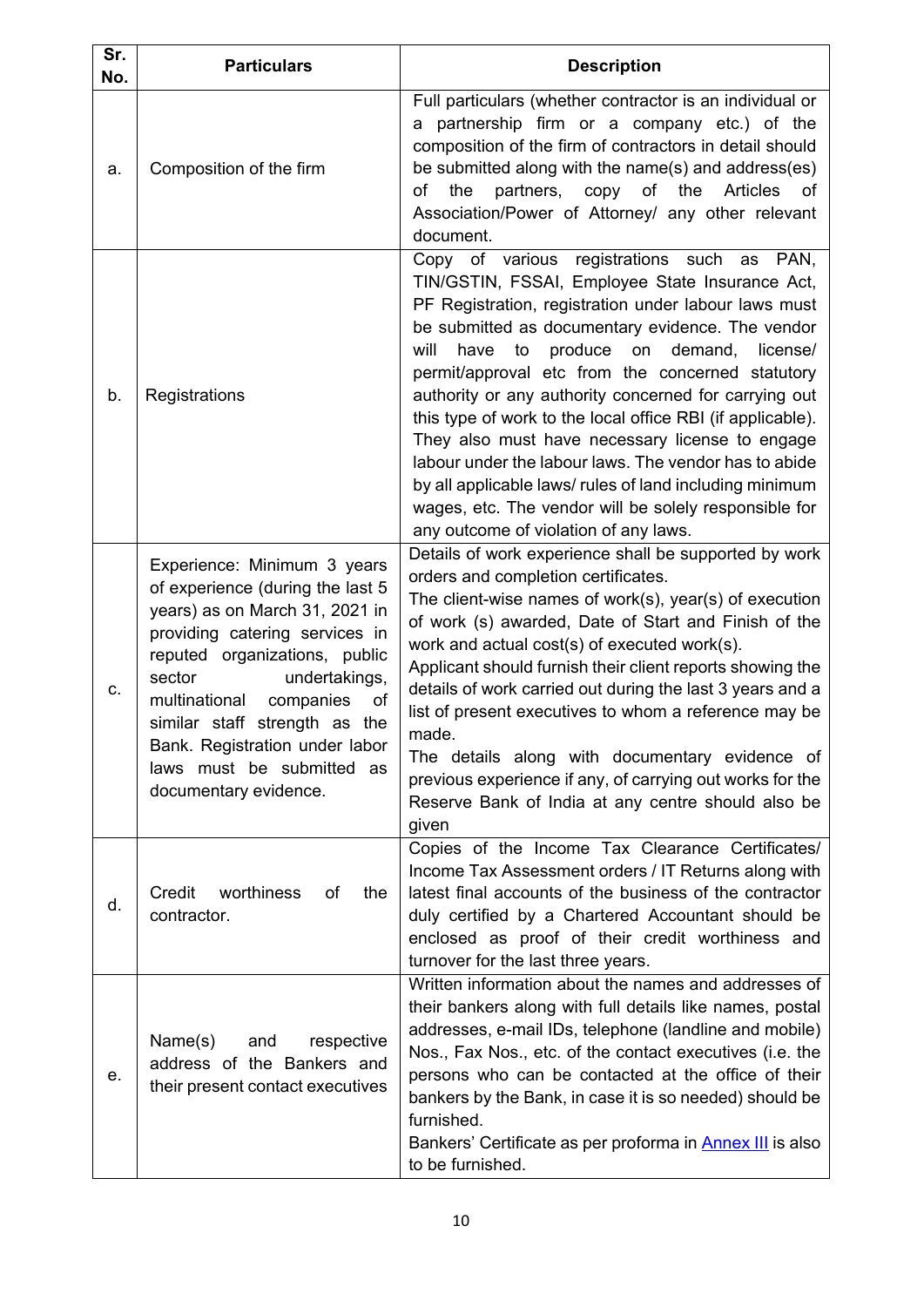| f. | Details of bank accounts &<br>for<br>receiving<br>undertaking<br>payments through NEFT                                                                | Full particulars of their bank accounts, like account No.,<br>type, when opened, IFSC Code etc. should be given.<br>firms/companies should have current<br>Tendering<br>account in scheduled banks and should give an<br>undertaking that they are ready to receive the<br>payments through National Electronic Funds Transfer<br>(NEFT) |
|----|-------------------------------------------------------------------------------------------------------------------------------------------------------|------------------------------------------------------------------------------------------------------------------------------------------------------------------------------------------------------------------------------------------------------------------------------------------------------------------------------------------|
| g. | Name(s) and addresses of the<br>office of RBI / PSU / MNC /<br>Government Organizations<br>Private Companies with whom<br>worked / services provided. | Enclose copy of Agreement and work satisfactory<br>certificate from at least two clients, as per proforma in<br><b>Annex IV</b>                                                                                                                                                                                                          |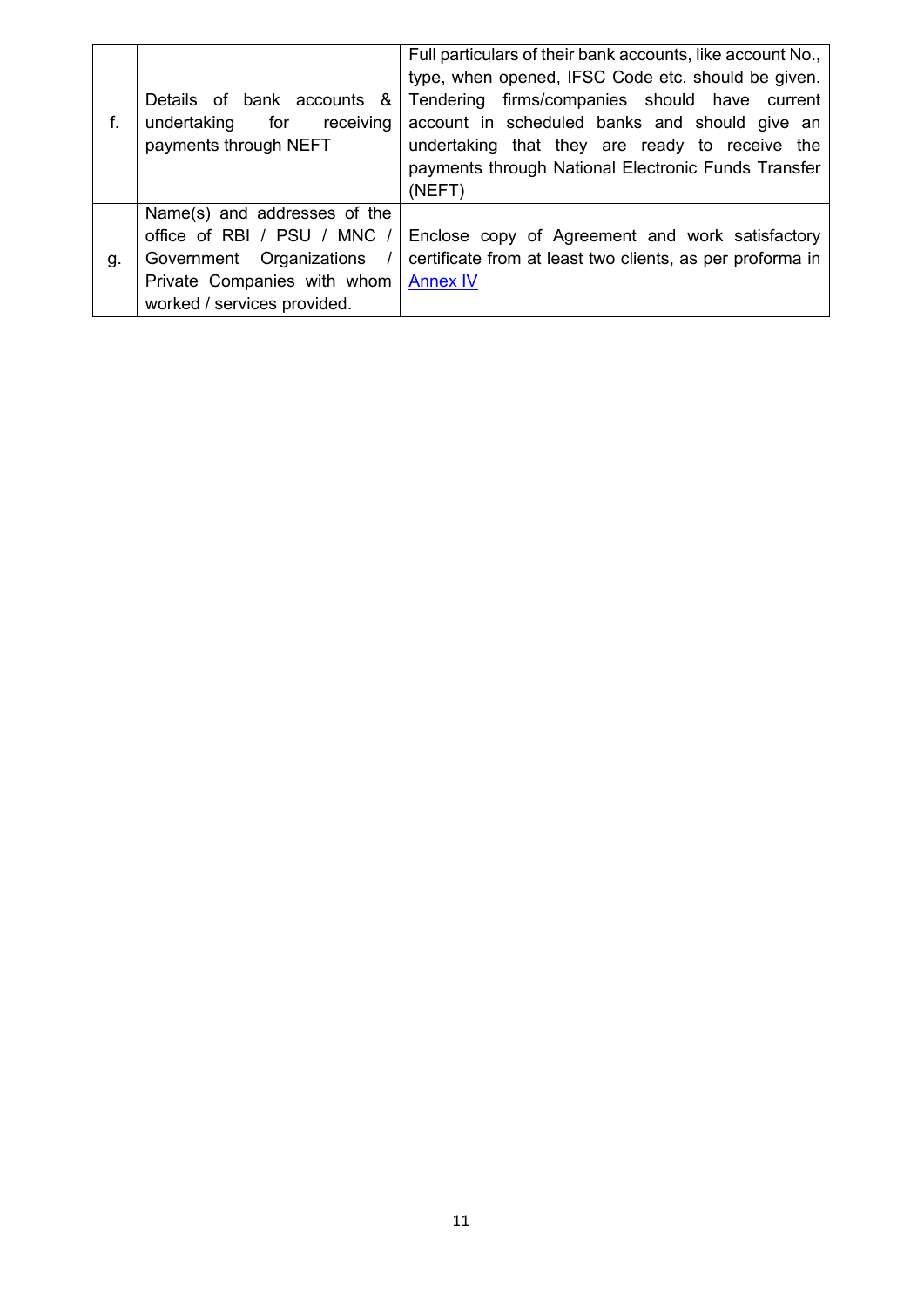# **Terms and Conditions for Catering Services in Reserve Bank of India, Jammu**

**1.** Catering agencies should be in the business of running canteen / providing catering services for the past three years. The catering agencies should be located anywhere in India. However, preference may be given to the tenderers based in Jammu / having registered office in Jammu and successfully running canteen / food plaza in reputed public-sector organizations / MNCs. The catering agency should have expertise in multiple cuisines, such as North Indian, South Indian, Chinese etc.

# **2. Estimated cost of contract:**

- i. The estimated annual cost of contract is ₹47,00,000/- p.a. This includes fixed component and variable component.
- ii. Fixed component shall be guaranteed by the Bank. It shall comprise of the minimum wage to workers employed by the caterer, as per prevailing minimum wage rates. The minimum wages to the workers shall be paid by the Bank and shall be subject to revision, as and when the rates are revised by Government of India. *Note: The bidders are advised to give due consideration to this guaranteed payment to their workers, while quoting rates.*
- iii. Variable component shall comprise of the revenue generated by sale of lunch, tea/beverages, breakfast. Revenue generation from this component will depend upon the number of employees availing the service. The Bank shall not give any commitment regarding minimum turnover/revenue in this regard.
- iv. The rates quoted in financial bid shall be final. No escalation in rates will be permitted during the tenure of the contract. However, should there be an unprecedented rise in the price of food items/services over a long period of time, the caterer can put in a request to the Bank for a reasonable increase in the rates. Any decision in this regard by the Bank shall be final and binding on the caterer.

### **3. Nature of services:**

- i. The caterer shall serve beverage to officers of the Bank, twice a day, on all working days in a month. Beverages shall include Milk Tea/ Green Tea/ Lemon Tea/ Coffee/ Fresh Lime Juice/Butter Milk. Payment shall be settled by the bank on monthly basis after receipt of duly verified bills.
- ii. The caterer shall serve tea (Milk Tea/ Green Tea/ Lemon Tea) to class III and IV staff members. Payment shall be made by staff member themselves.
- iii. The caterer shall provide Lunch service in Officers' Lounge and Staff Canteen, which shall be for exclusive use of the employees of Bank and persons authorized by Bank. Payment shall be made by employees themselves.
- iv. The caterer shall provide Breakfast service in Officers' Lounge and Staff Canteen. Payment shall be made by employees themselves.
- v. The caterer shall also serve Special Lunch and Special Tea (Normal/Medium/High) in various meetings of the Bank, whenever required.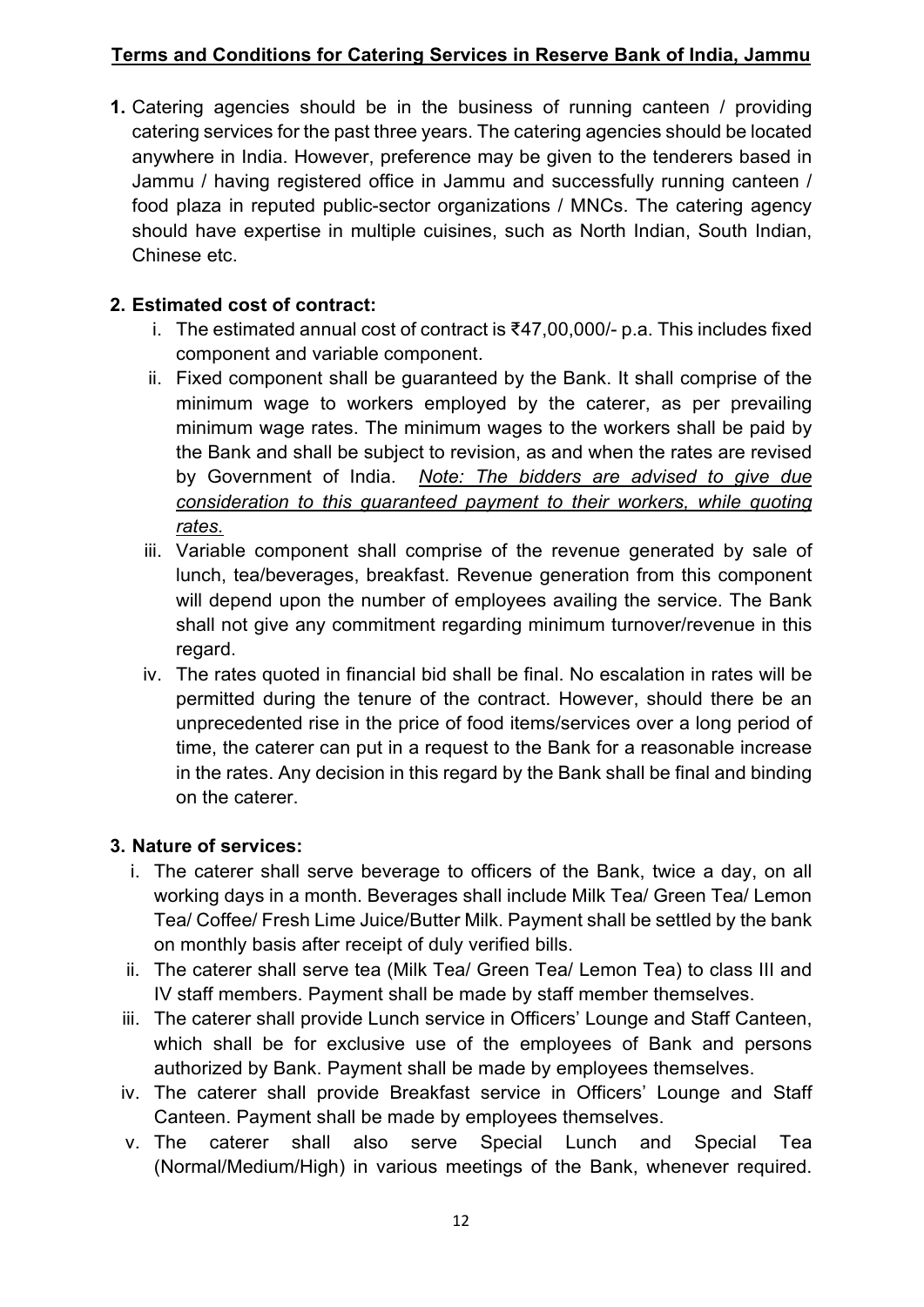Payment shall be settled by the bank on monthly basis after receipt of duly verified bills.

- vi. The caterer is also required to refill the water dispensers installed in the Bank. RO water bottles shall be provided by the Bank.
- vii. The caterer, if so desires, can also sell packaged snacks and non-alcoholic beverages in Officers' Lounge and Staff Canteen at not more than maximum retail price.
- viii. Any incidental service required by the Bank not mentioned here, will be negotiated separately.
- ix. **Venue:** The catering service for lunch shall normally be provided at Officers' Lounge and Dining Room (OLDR) and Staff Canteen located at first floor of the Annex Building in the Bank premise, or any other place as approved by the Bank within the Bank's premises. The building has provision for pantry and dining halls.
- x. **Menu:** Indicative menus are given in the financial bid. The caterer is expected to provide good quality vegetarian and non-vegetarian lunch in proper hygienic condition to the Officers/staff of the Bank. Menu may be changed/altered by mutual discussion so that the same items are not repeated frequently. Menu should be clearly displayed on the notice boards placed in OLDR/Staff Canteen. The caterer may offer additional items, not mentioned in the indicative menu, on a A-la-carte basis, at reasonable prices.
- xi. **Timings:** The caterer shall run OLDR and Staff Canteen on all working days (Monday to Friday), and on all other such days as may be required by the Bank. Normally the OLDR and staff canteen shall be open only during normal working hours of the Bank. However, if required by the Bank, the services will have to be provided beyond office hours.

### **4. Number of Workers and Minimum Wages**

- i. The caterer shall be free to employ as many workers as required to satisfactorily provide the services mentioned above.
- ii. However, the Bank shall ensure payment of minimum wages only to 08 workers, as per prevailing rates. Wages will be subject to revision, as and when the rates are revised by Government of India.
- iii. If more than 08 workers are employed, the liability to ensure minimum wages with respect to these additional workers shall lie solely with the caterer.

### **5. Sub-letting of Contract:**

- i. The caterer shall not sub-let the contract to other caterers or engage any agent for providing services. In case of violation, the Bank reserves the right to terminate the contract without any notice.
- ii. The caterer shall not carry out in the said premises, any business other than the one stated in contract, unless authorized by the Bank. The caterer shall not make any changes, additions or alterations in the Bank's premises without prior permission of the Bank.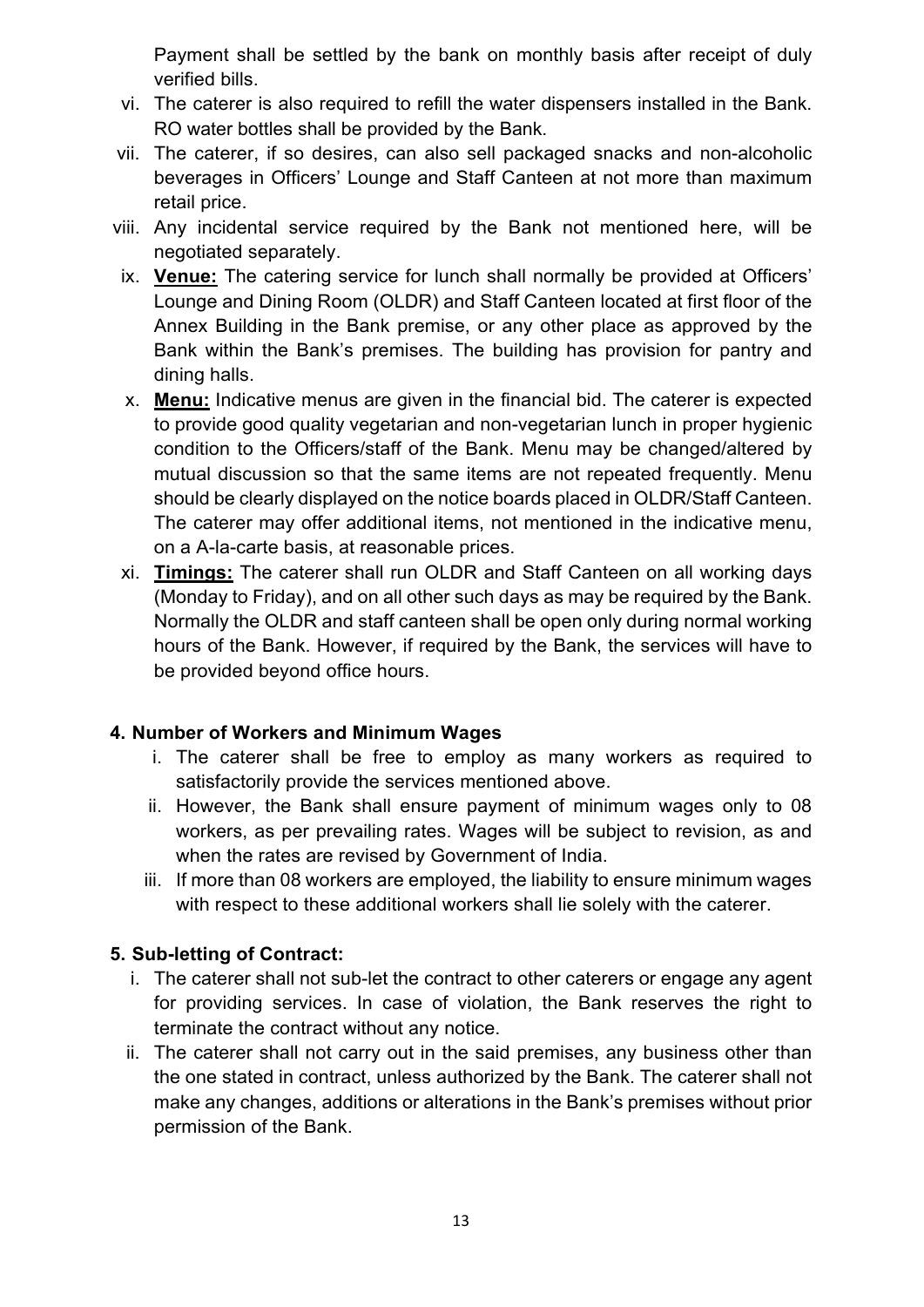### **6. Statutory Requirements:**

- i. The caterer shall bear all the taxes, as levied by the Central or State Government.
- ii. The caterer shall solely be responsible for compliance with the provisions of all Central and State Laws, particularly the Contract Labour (Regulation & Abolition) Act 1970, The Minimum Wages Act 1948, The Minimum Wages (Central) Rules 1950, EPF Act 1952, Workmen's Compensation Act 1923, EPF Act 1952, ESI Act 1948, The Payment of Bonus Act, 1965 and any other applicable acts relating to contract workers deployed for providing services to Bank.
- iii. The caterer should have a licence, as contemplated under the Contract Labour (Regulation and Abolition) Act, 1970 or any other law, as applicable, failing which the caterer would be solely responsible for actions/proceedings ensuing thereto. The Bank shall not be held responsible for acts, commissions or omissions of the caterer and shall in no way be made liable to the labour force engaged by the caterer.
- iv. The caterer shall not engage 'Minors' for providing services in the Bank.
- v. The caterer must undertake that it shall make it clear to the staff employed, that they are the employees of the caterer and it is the responsibility of the caterer to pay wages/salary and other allowances to the staff. The caterer should also supervise the staff employed to comply with the obligations under the contract and the staff of the caterer shall have no claims against the Bank.
- vi. If the Bank, as Principal Employer is required/called upon to pay any amount to the contract labourers engaged by the caterer due to lapse or, default on the part of caterer in discharging obligations towards the contract labourers in terms of any law in force, the caterer shall be liable to reimburse such amount paid to the Bank.
- vii. The caterer shall maintain and provide to the Bank their books, registers, documents, certificates etc. whenever required for verification/examination.
- **7. Police Verification:** The caterer shall furnish the Police Verification Certificates (within one month of entering into contract), in respect of all the staff engaged by the caterer in the Bank's premises. It is the responsibility of the caterer to ensure that the staff engaged in the Bank's premises do not have any criminal background and are not involved in any anti-social/anti-national activity.
- **8. Medical Check-up:** All the staff of the caterer is required to undergo a medical check-up through the government/municipal hospital once a year at the caterer's cost and submit medical reports and certificates to the Bank. The suggestions made by the Bank's Medical Consultant in the matter shall be scrupulously followed by the caterer.

### **9. Insurance:**

i. The caterer shall take "all-risk policy" for the contract value and "workmen compensation policy" for the workers engaged in the work for one year, to be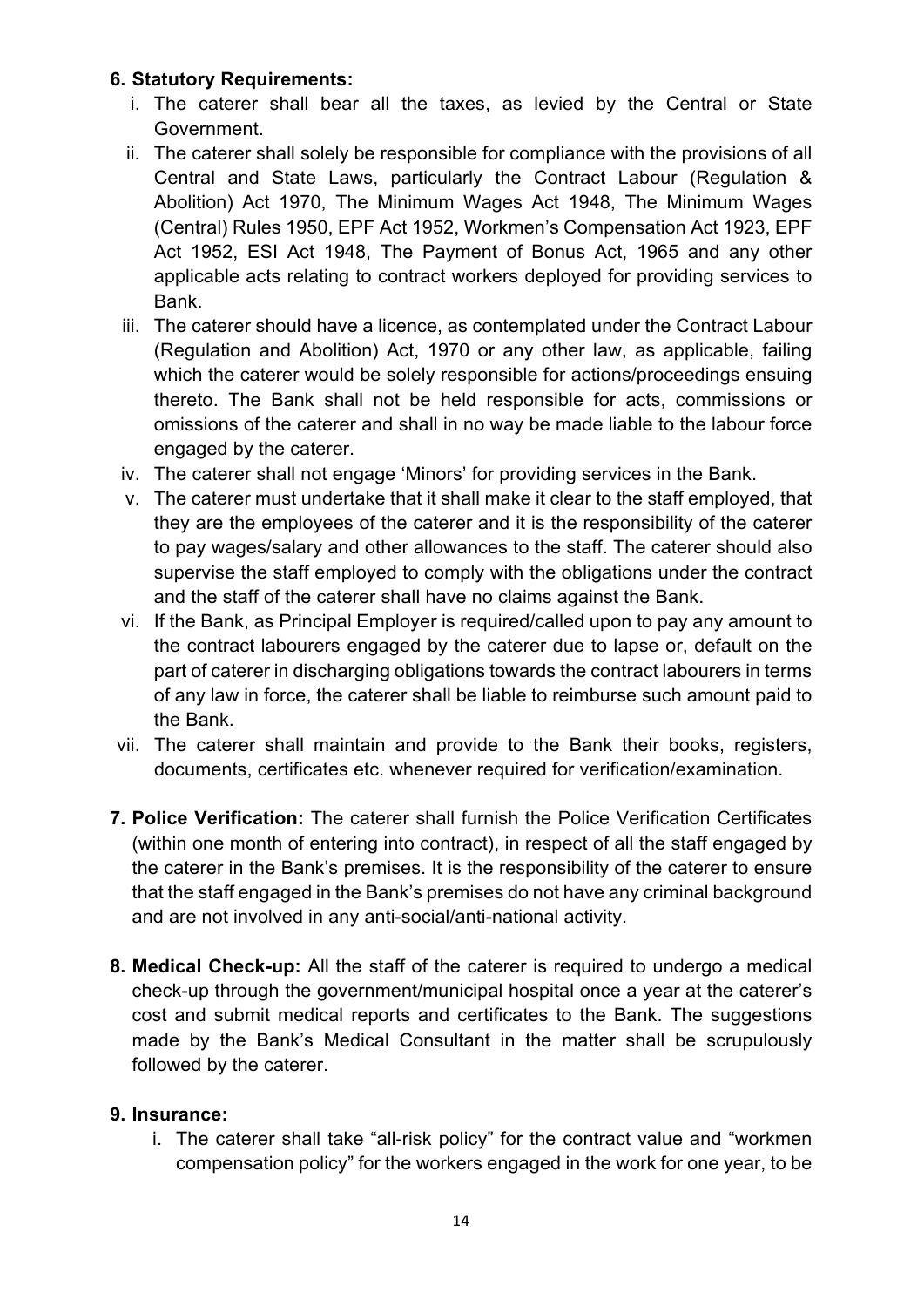renewed thereafter if the contract is renewed by the Bank. The caterer shall indemnify the Bank for any loss or damage that occurs to person(s) or building or a third party during the period of contract. If the caterer does not take out these policies, the Bank reserves the right to recover the cost of loss or damage together with penalty at the discretion of Bank, from the caterer. Copy of the insurance policy is to be submitted to the Bank within a month from award of contract, failing which, the Bank reserves the right to terminate the contract.

- ii. Bank shall not be responsible for any injury, accident, disability or loss of life to the caterer or to any of its personnel, that may take place while on duty or otherwise. Any compensation or expenditure towards treatment of such injury, accident or loss of life shall be the sole responsibility of the caterer. The catering agency must make its own arrangements towards health insurance, accidental and disability coverage and domiciliary treatments of all personnel engaged by it and submit a proof to this effect.
- **10. Force Majeure:** Notwithstanding anything else contained in this document, neither party shall be liable for any delay in performing its obligations hereunder, if such delay is caused by circumstances beyond its reasonable control, including without limitation, any delay caused by the acts of governments, acts of God, natural or social calamities, strikes, riots in any region, network failure, terrorist attack, war (declared and undeclared), provided, however, that any delay by the supplier of the party, shall not relieve the party from liability for delay, except when such delay is beyond the reasonable control of the supplier concerned.
- **11. Non-disclosure:** The caterer and its staff shall not disclose, divulge, reveal or use for any purpose, any information relating to the Bank, which would reasonably be considered to be private or proprietary to the Bank, the release of which could reasonably be expected to cause harm in any manner to the Bank, which the caterer and/or its staff have obtained, except as authorized by the Bank, or as required by law. The caterer and its staff shall also not disclose directly or indirectly any information and details of the Bank's infrastructure/systems/equipment, etc, which may come to their possession or knowledge while discharging their contractual obligations in connection with this empanelment, to any third party and shall at all times hold the same in strictest confidence. The caterer shall treat the details of the contract as private and comply with applicable laws. The caterer shall not publish, permit to be published, or disclose any particulars of the works in any trade or technical paper or elsewhere. Failure to observe the above shall be treated as breach of contract, and the Bank shall be entitled to claim damages and pursue legal remedies. This obligation on the part of the caterer and its staff shall apply during the term of agreement and indefinitely after the term of agreement.
- **12. Sexual Harassment:** The Contractor shall be solely responsible for full compliance with the provision of "the Sexual Harassment of women at work place (Prevention, Prohibition and Redressal) Act, 2013"
	- i. In case of any complaint of sexual harassment against its employee/s, the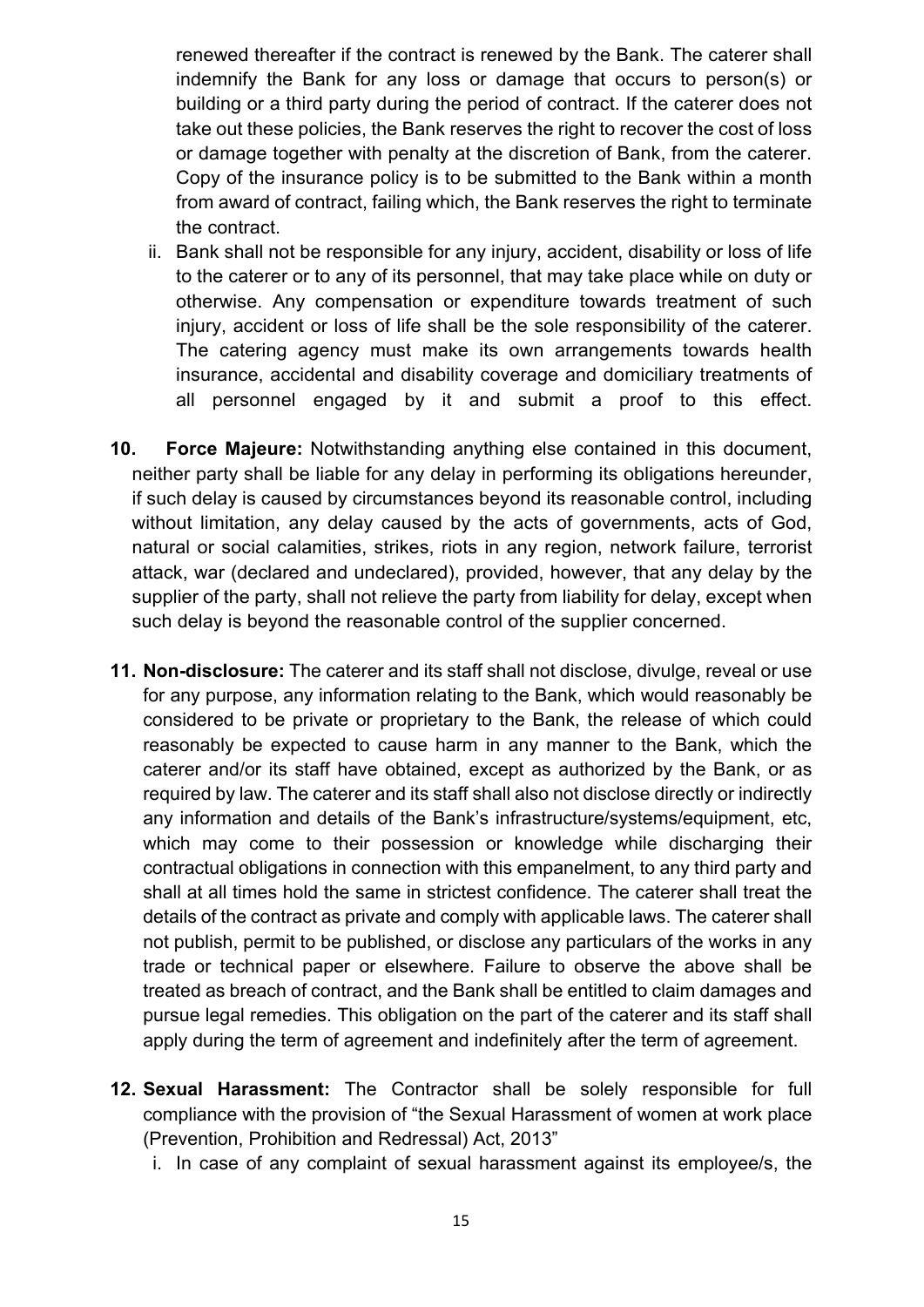complaint will be filed before the Internal Complaints Committee constituted by the Contractor and the contractor shall ensure appropriate action under the said Act in respect to the complaint.

- ii. Any complaint of sexual harassment from any aggrieved employee of the Bank against any employee/s of the contractor shall be taken cognizance of by the Regional Complaints Committee constituted by the Bank.
- iii. The contractor shall be responsible for any monetary compensation that may need to be paid in case the incident involves the employees of the contractor, for instance any monetary relief to Bank's employee, if sexual harassment/violence by the employee of the contractor is proved.
- iv. The contractor shall be responsible for educating its employees about prevention of sexual harassment at work place and related issues.

# **13. Terms of Payment:**

- i. Rates quoted for serving beverage to officers, special tea, and special lunch shall be excluding GST. Payment towards these expenses shall be paid by Bank on monthly basis, after receipt of the bill.
- ii. The payment for breakfast, tea served to Class III and IV staff, and the daily lunch served in Officers' Lounge and Staff Canteen shall be made by employees availing the facility.
- iii. The caterer shall make all efforts to accept online/electronic payments and shall provide infrastructure for the same viz. POS machine, Sodexo EMC machine, etc. The caterer should have an affiliation of M/s. Sodexo SVC India Pvt. Ltd. and sell lunch to the staff members against payments by Sodexo Meal Card or other card / cash or payments.
- iv. For payment of minimum wages (up to 08 workers only), the Contractor shall first pay the wages to the workers employed, and then raise a bill, and submit the same to the Assistant Manager, OLDR by the second week of the subsequent month. The payment shall be released through NEFT/RTGS channel only, within two weeks from the date of submission of bill. The bill should be complete in all respects as detailed below:
	- a. Copy of invoice for the month
	- b. Acquaintance (Wage) Register for the month, duly signed by the contractual workers
	- c. Attendance Register of the month
	- d. ESI remittance challan for the month, with consolidated breakup details
	- e. EPF remittance challan, as applicable, with consolidated breakup details
- v. Any objection regarding the payment received by the caterer may be brought to the notice of the Bank within 30 days of the date of the payment. In case no such objection is received within the stipulated period, it will be deemed that there is no objection regarding the payment.

# **14. Settlement of Disputes:**

i. In the event of any question, dispute/difference arising under the agreement or in connection herewith (except as to matters the decision of which is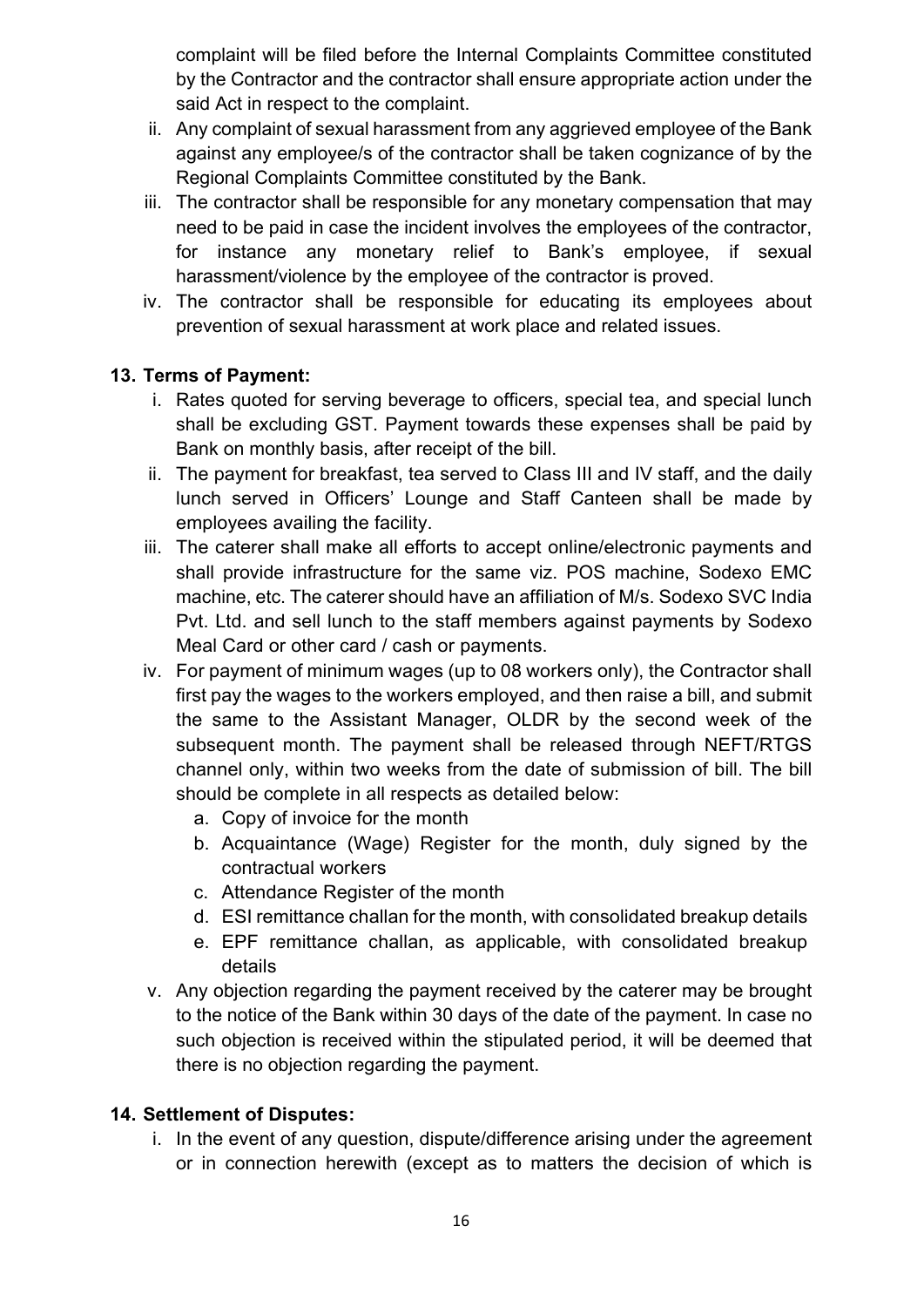specially provided under the agreement), the same shall be referred to the Arbitrator by the Regional Director, Reserve Bank of India, or his/her nominee.

- ii. The award of the Arbitrator shall be final and binding on the parties. In the event of such Arbitrator to whom the matter is originally referred is being transferred or vacating his/her office or resigning or refusing to work or neglecting his/her work or being unable to act for any reason whatsoever, the Regional Director, Reserve Bank of India, Jammu shall appoint another person to act as Arbitrator in place of the out-going arbitrator in accordance with the terms of the agreement and the persons so appointed shall be entitled to proceed with the reference form the stage at which it was left by his/her predecessor.
- iii. The Arbitrator may give interim awards and/or directions, as may be required.
- iv. Subject to the aforesaid provisions, the Arbitrator & Conciliation Act, 1996 and the rules made thereunder and any modification thereof from time to time being in force shall be deemed to apply to the arbitration proceedings under this clause.

## **15.Infrastructure/Facility to be provided by the Bank:**

- i. LPG Connection and gas stove. The Bank shall reimburse the cost for refilling of reasonable number of commercial LPG cylinders per month.
- ii. Dining area with tables, chairs, television, refrigerator and microwave.
- iii. Electricity connections/points for electrical equipment. Monthly electric bill shall be settled by the Bank.
- iv. Crockery/cutlery for Officers' Lounge and Dining Room (OLDR).

*Note: The bidders are advised to consider the facilities/infrastructure being provided by the Bank, while quoting their rates.*

### **16.Items to be arranged by the caterer:**

- i. Cost of raw materials for preparation of lunch, tea, beverages shall be borne by the contractor, and their transportation.
- ii. Use of Kerosene is prohibited in the Bank's Premises. Electric/Induction stoves shall not be used for preparation of food.
- iii. Good quality table cloth and frills for various events.
- iv. Any other items, not mentioned here, that may be needed during normal course of service.

# **17.Crockery/Cutlery:**

- i. The crockery/cutlery/glassware etc. for use in Officers' Lounge will be provided by the Bank. It is the duty of the caterer to properly handle the crockery/cutlery/various gadgets etc. provided by the Bank.
- ii. Cost of breakages/loss, if any, of the aforesaid items shall be recovered from the contractor as per actual price of the items. The decision of the Bank will be final in this regard.
- iii. If required, for high level meetings/special lunches, the caterer may be asked to provide separate crockery of the best quality and a mutually agreed rate for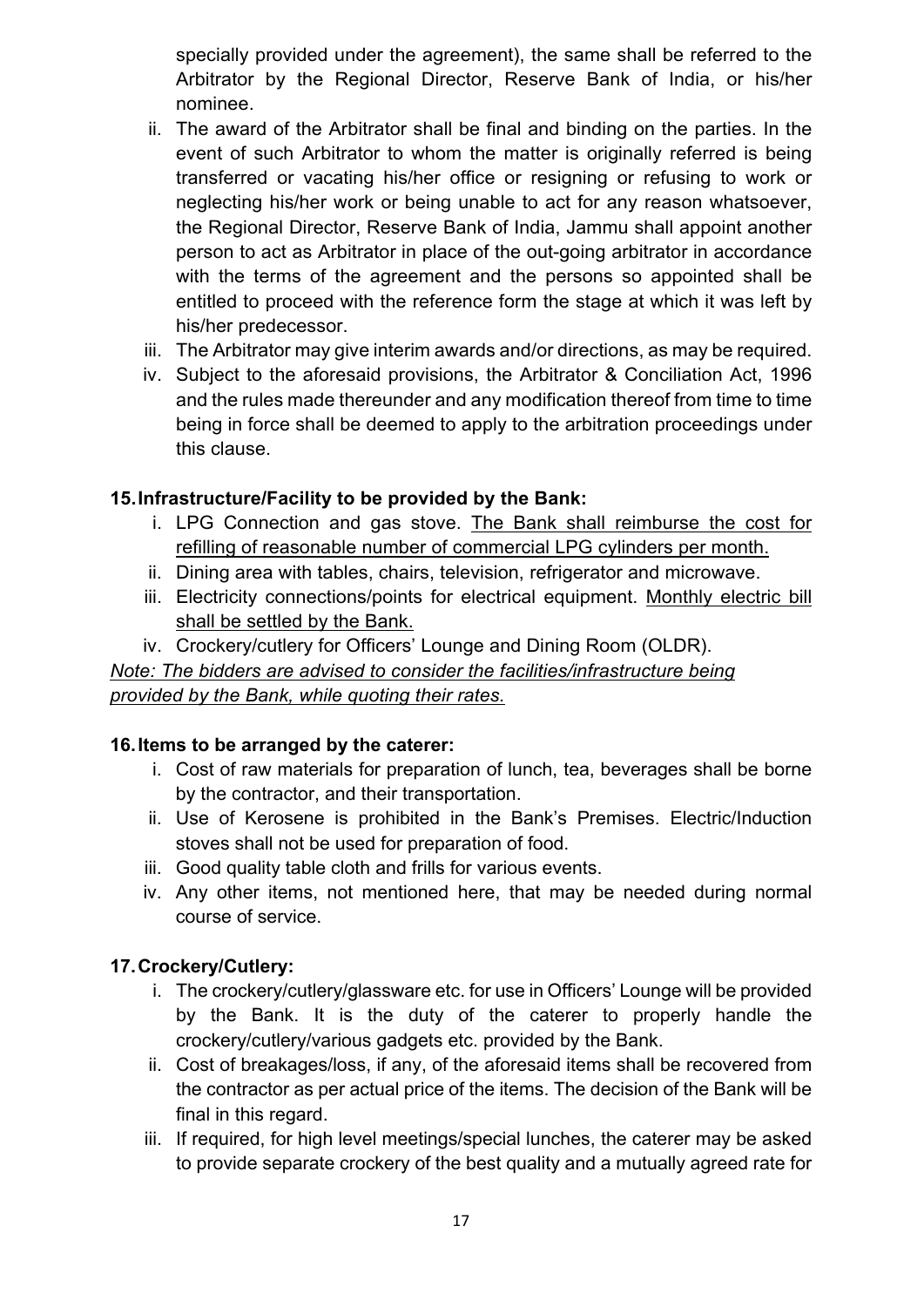the same will be payable to the caterer.

# **18. Quality of Food:**

- i. The caterer shall comply with municipal/JMC and other regulations relating to the preparation and sale of food items and should have valid necessary license.
- ii. The caterer shall be exclusively responsible to meet and comply with all legal requirements with respect to food items prepared and served as also with respect to raw material and ingredients. The caterer shall ensure supply of quality items and must use only FSSAI approved items for cooking.
- iii. The caterer shall be exclusively responsible for any infraction of the provisions of any applicable law with regard to preparation, storage, service and sale of food, including the provisions of the Prevention of Food Adulteration Act, The Essential Commodities Act, The Weight & Measures Act and all rules, regulations and orders framed thereunder.
- iv. The caterer shall keep the Bank indemnified form and against any claim of infection, food poisoning or illness arising from any bad, stale or defective food or materials provided as meals during the entire contract period.
- v. The Regional Director of Bank or any officer authorized by him/her, on his/her behalf, shall have power to inspect the kitchens and direct the removal of any food articles or beverages which may, in their opinion be considered unsuitable for consumption, and the caterer shall adhere to such directions.
- vi. In case of dispute regarding the quality of food/other eatables/beverages/ unsatisfactory service etc., if the complaints of similar nature are recorded by at least five staff members, the final authority will rest with the Regional Director, Reserve Bank of India, Jammu and the caterer will have to abide by the decision.

# **19.Kitchen - Cleanliness and Hygiene:**

- i. The caterer shall ensure that the food is cooked in the Lounge/Staff Canteen Kitchen. The kitchen, dining hall area and pantries should be cleaned on daily basis.
- ii. The kitchen shall be under the constant supervision of the Bank and any lapse will be viewed seriously by the Bank. Highest standards of hygiene have to be maintained, which will be verified periodically by the Bank's Medical Consultant.
- iii. The food should be hygienically cooked, portioned in preferably stainless-steel containers and should be covered properly.
- iv. The crockery and cutlery should be cleaned and stacked properly every day prior to the closure of OLDR and Staff Canteen.
- v. The cleanliness and maintenance of utensils used for preparation of food/beverages shall be strictly ensured besides proper maintenance of refrigerator, microwave oven, water cooler etc.
- vi. The caterer has to ensure proper disposal of waste food and shall provide proper dustbins for refuse. The caterer shall arrange at its own cost, for prompt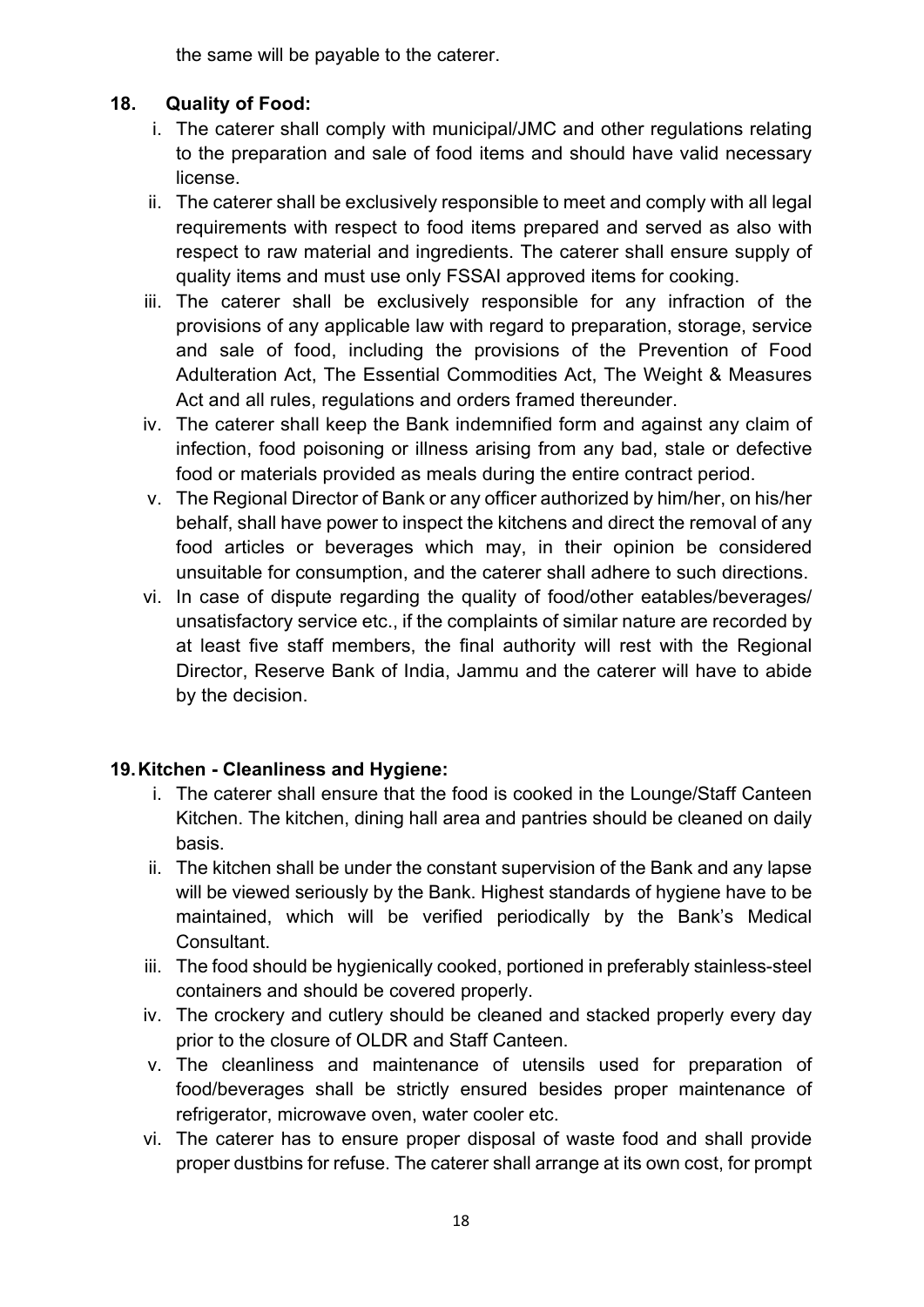removal of such refuse every day.

- vii. In case of unsatisfactory/unhygienic quality of food items or lapse in services or any breakage/ shortage, deductions will be made as penalty which will solely be decided by the Bank.
- viii. Malfunctioning of any equipment shall not be entertained as an excuse for unsatisfactory services.

# **20.Catering Staff:**

- i. The caterer should employ sufficient number of catering staff to ensure smooth catering services in the Bank's premises.
- ii. The Bank shall not, in any way, be responsible for terms of employment/engagement of kitchen as well as the service staff employed by the caterer or violation of any labour law.
- iii. The staff shall be properly dressed in neat and tidy uniform, bearing name plates besides being courteous, well-mannered and attentive. The staff should be conversant with basics of the trade and must have necessary experience of table service. White apron and caps should be put on by the kitchen staff. The serving staff should necessarily put on hand gloves, caps and formal shoes along with the uniform. Bank will reimburse an amount not exceeding Rs. 2,500/- (Rupees Two thousand Five hundred only) per worker, as a onetime measure, for providing uniform to its staff deployed at RBI, Jammu. The amount will be reimbursed on production of documentary evidence.
- iv. One qualified supervisor/manager with the decision taking capability as well as authority over the service staff should be present in the Bank during the service hours on working days and as per requirement of the Bank on any other day.
- v. The Bank reserves the right to demand the change of any employee/worker if warranted. In case of leave taken by any personnel, it will be the responsibility of the caterer to ensure uninterrupted service/substitute arrangement in the Officers' Lounge and Staff Canteen. However, frequent change in the personnel must be avoided.
- **21.Feedback:** The caterer shall keep a suggestion book provided by the Bank to record any suggestion/complaints on performance of services from the officers/staff/guests and produce the same to the Bank or its representatives for perusal during their visit to ensure that prompt action has been taken on such complaints and measures have been taken to avoid their recurrence. The caterer shall attend to all the complaints and address the same as early as possible to the satisfaction of the Bank.
- **22.Show cause notice:** The caterer is expected to maintain a minimum standard of service, unless due to reasons beyond the control of caterer. In case of any violations/complaints received against the caterer, the Bank may issue a show cause notice to the caterer, to which the caterer must reply within a week. The violations/complaints shall be related to, but not limited to, the following:
	- i. Use of abusive language or behavior with Bank's staff in a manner demeaning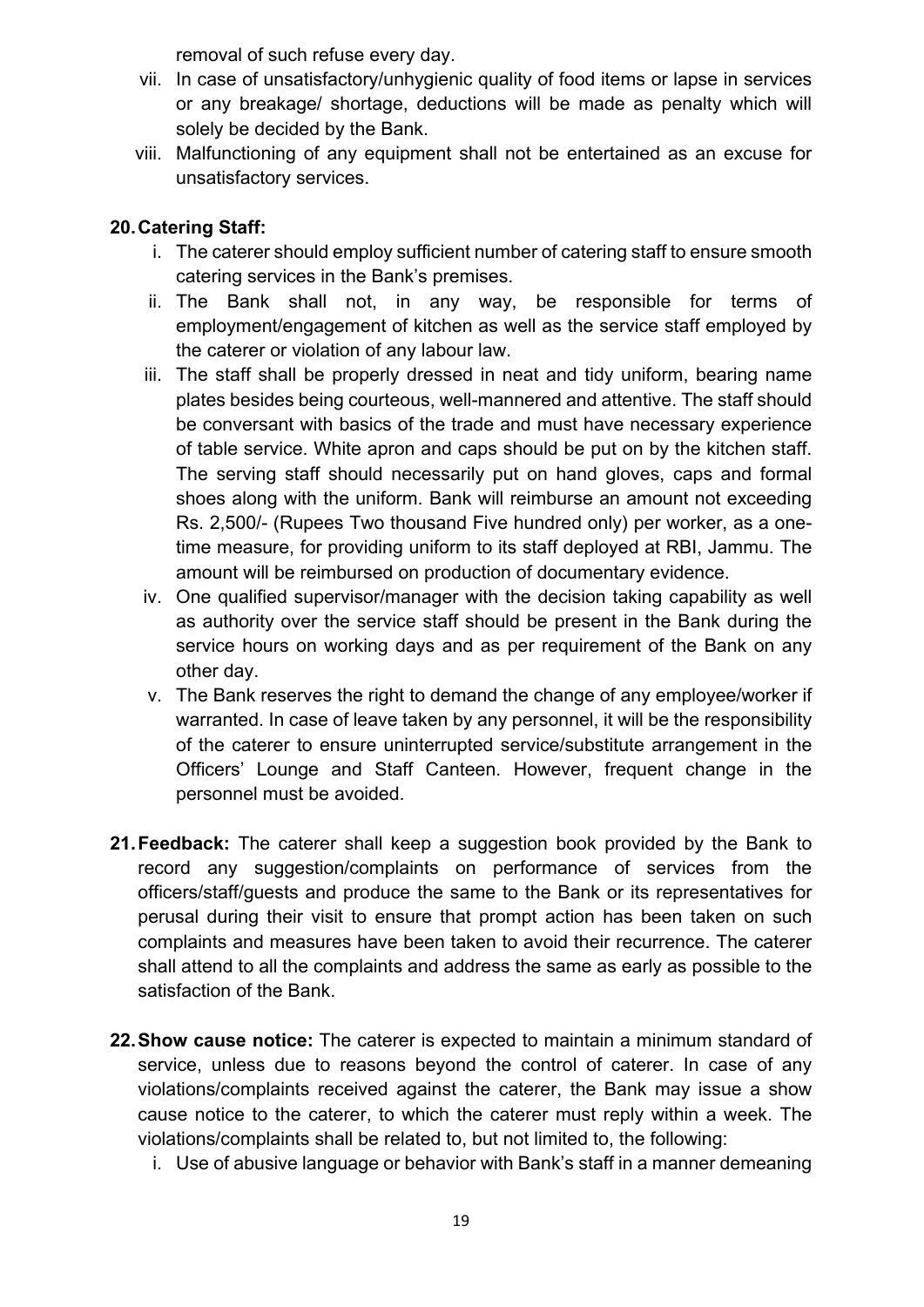to them

- ii. Staff not wearing proper uniforms or wearing untidy uniforms
- iii. Change of staff without intimation and approval of the Bank
- iv. Non-maintenance of statutory and other registers/documents or nonsubmission of documents sought by the Bank
- v. Deployment of manpower in lesser number than stipulated in Agreement
- vi. Non-payment of stipulated minimum wages to the workers
- vii. Employment of Minors
- viii. Non-adherence to Central/State Government Laws

*Note: In case of repeated violations/complaints against the caterer, the bank may terminate the contract after giving due opportunity to the caterer to explain his/her position. The final decision in this regard shall lie with the Regional Director/Officerin-Charge of the Bank and shall be binding on the caterer.*

# **23.Notice for Termination of Contract:**

- i. Bank reserves the right to terminate the contract at any time during the currency of the contract period, by giving one month's prior notice in writing, without assigning any reason therefor. However, the caterer shall not be liable for any compensation for premature termination.
- ii. Also, the caterer may terminate the contract by giving three months' prior notice in writing, in case it decides to stop the services.
- iii. In case of failure to provide the services for minimum period of the contract, the Bank has the right to forfeit the EMD deposited by the successful bidder.

# **24.Agreement:**

- i. General instruction to the bidders and special conditions hereinbefore referred to shall be the basis of final contract to be entered with the successful bidder.
- ii. In case of partnership firms, the Tender submitted on behalf of a firm shall be signed by all the partners of the firm or a partner who has the necessary authority on behalf of the firm to enter into the proposed contract. The Tender shall otherwise be rejected.
- iii. On receipt of intimation from RBI regarding acceptance of the Tender, the successful tenderer shall be bound to implement the Contract from the date specified therein. The successful tenderer shall sign an agreement in accordance with the extant provisions. The successful tenderer shall be liable to pay the appropriate and required stamp duty amount on the said agreement in accordance with the Stamp laws in force in Jammu. Any pecuniary liability incurred by the Bank either as additional stamp duty, penalty or otherwise due to inadequacy or inappropriateness of the stamp duty paid by the contractor shall devolve on the contractor and the Bank shall be entitled to recover the amount from the security deposit or from the bills raised by the contractor or in any other lawful manner. Where the security deposit is utilized for the said purpose, the contractor shall immediately replenish the utilized amount. Failure so to do may amount to breach of a material term in the agreement and consequences thereof shall follow.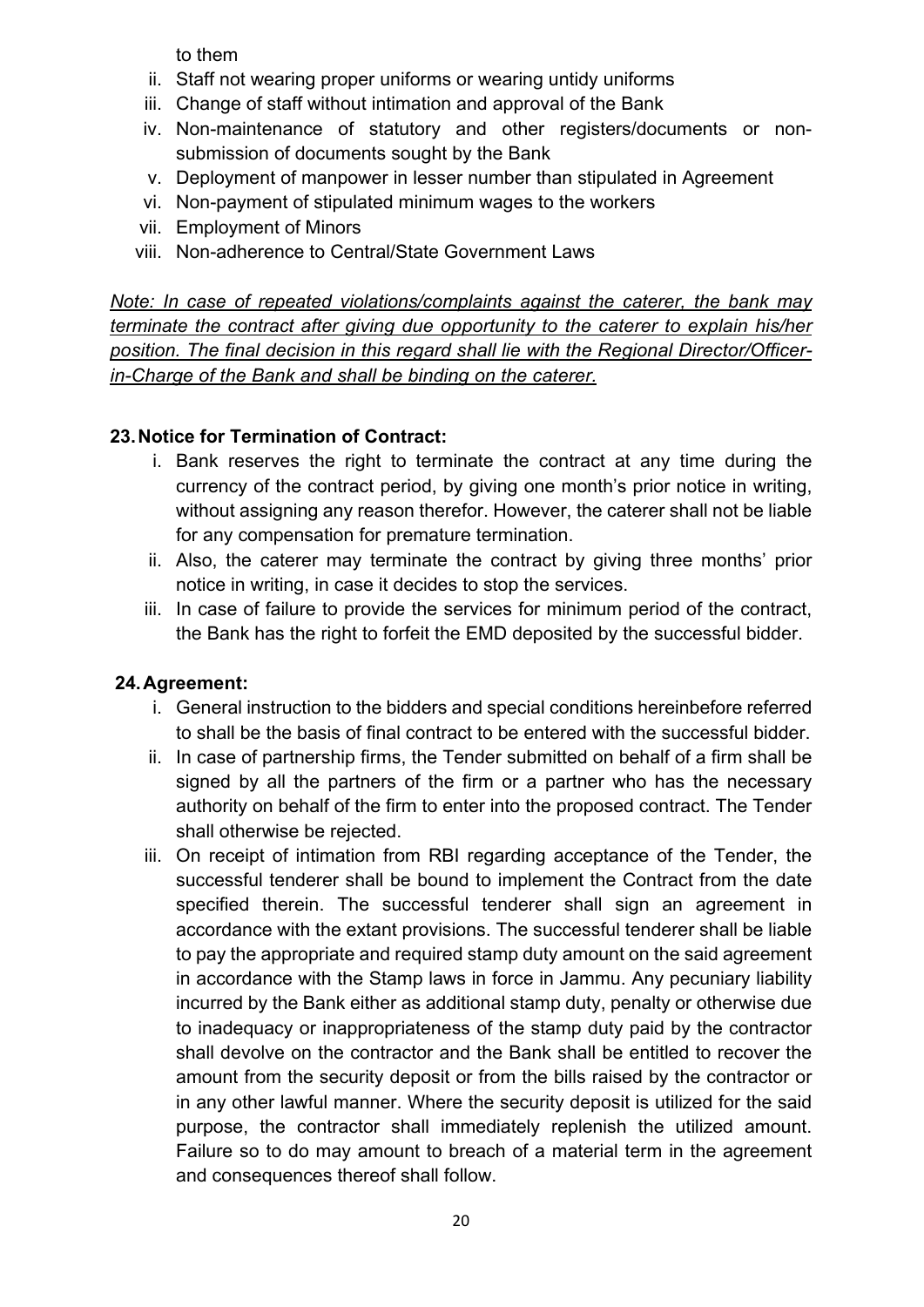- iv. The contractor shall bear the stamp duty on the original of the agreement to be executed (in duplicate) with Bank, and the Bank shall retain the original and the Contractor shall retain the duplicate copy.
- v. The contract shall initially be valid from June 2022 March 2023 unless terminated earlier in accordance with the termination clause. The contract may be renewed and extended at the discretion of the Bank for a period of one year at a time, for up to two subsequent years subject to satisfactory services.
- vi. The agreement should not be construed to interpret as having got employment from the Bank or claim on Bank's property. On completion of the contract, or whenever the Bank decides, the contractor and its staff shall have to immediately and peacefully vacate the premises and handover the crockery as well as other items earlier handed over to them by Bank.
- vii. Notwithstanding the signing of the agreement, the written acceptance by Reserve Bank of a tender in itself shall not constitute a binding agreement between the Reserve Bank and the person so bidding, whether such contract is or is not subsequently executed.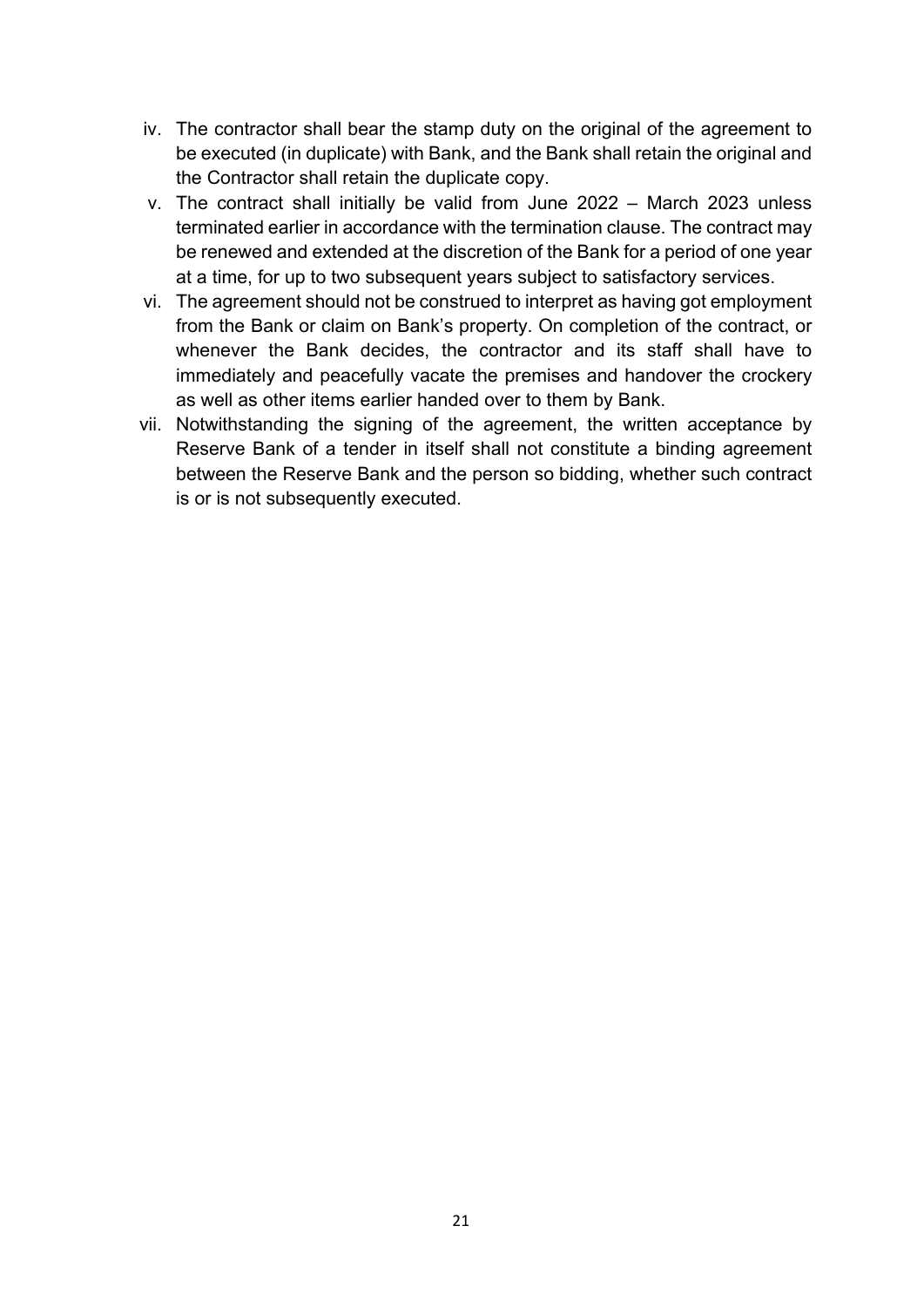

# RESERVE BANK OF INDIA

# JAMMU

# **TENDER FOR CATERING SERVICES IN OFFICERS' LOUNGE AND STAFF CANTEEN**

PART – II

**FINANCIAL BID**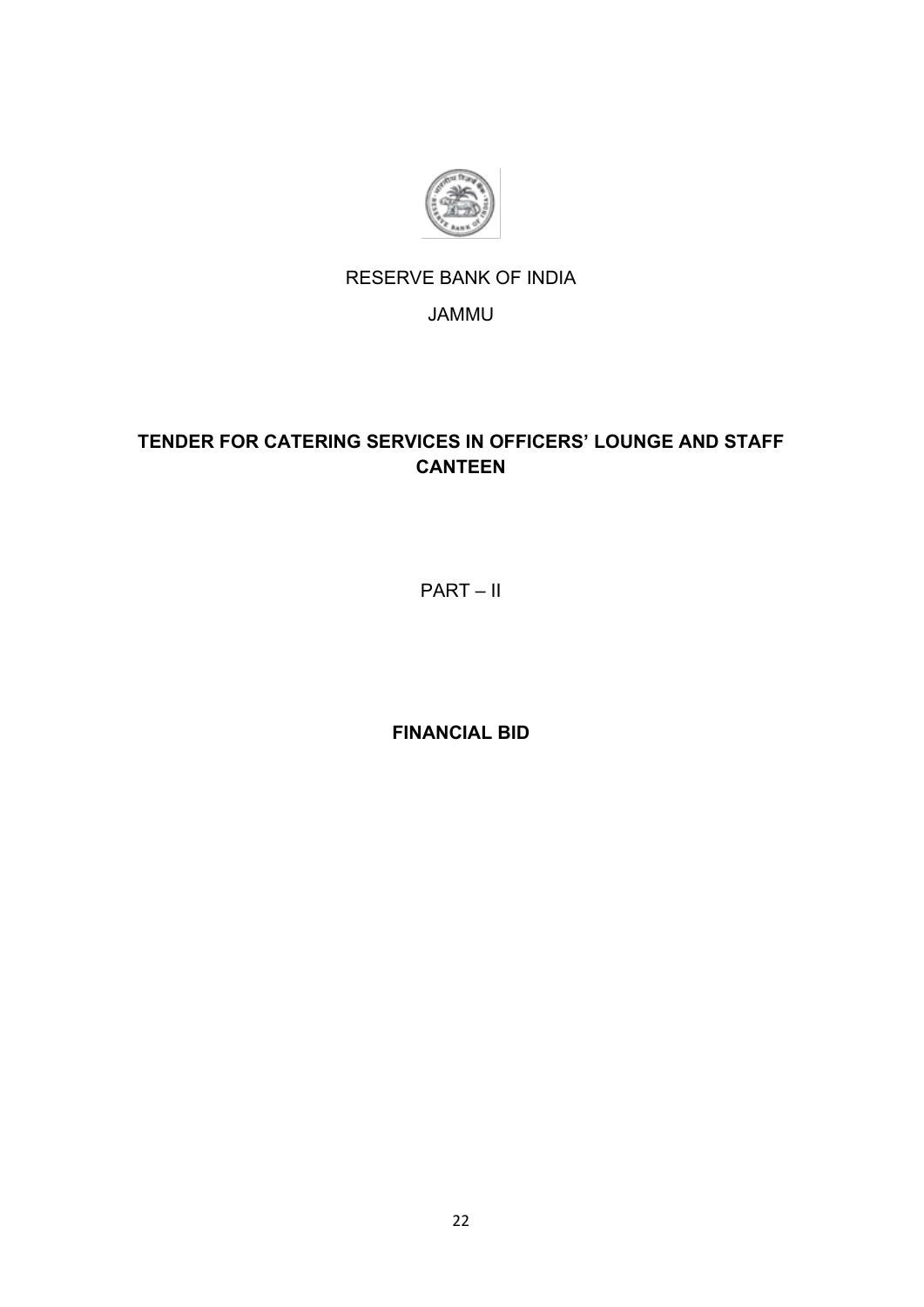### **Indicative estimates of quantity to be served on an annual basis**

| Sr.<br>No.     | <b>Service</b>                                                                                                                               | <b>Expected</b><br>quantity<br>per annum |
|----------------|----------------------------------------------------------------------------------------------------------------------------------------------|------------------------------------------|
| $\mathbf 1$    | Lunch in Staff Canteen (Basic Thali)                                                                                                         | 9600 Plates                              |
| $\overline{2}$ | Lunch in Staff Canteen (Special Thali - Veg & Non-Veg)                                                                                       | 720 Plates                               |
| 3              | Beverages to Workmen Staff (Class III & IV)                                                                                                  | 59000 Cups                               |
| 4              | Lunch in Officers' Lounge (Basic Thali)                                                                                                      | 4800 Plates                              |
| 5              | Lunch in Officers' Lounge (Special Thali-Veg and Non-<br>Veg)                                                                                | 720 Plates                               |
| 6              | <b>Beverages to Officers</b>                                                                                                                 | 55000 cups                               |
| $\overline{7}$ | <b>Breakfast basic</b><br><b>Breakfast special</b>                                                                                           | 4800 Plates                              |
| 8              | Special Tea - Normal Tea                                                                                                                     | 3600 cups                                |
| 9              | Special Tea - Medium Tea                                                                                                                     | 3600 cups                                |
| 10             | Special Tea - High Tea                                                                                                                       | 1200 cups                                |
| 11             | Special Lunch Veg<br>Special Lunch Non-Veg (Chicken)<br>Special Lunch Non-Veg (Mutton)<br>Special Lunch 2 Non-Veg items(Chicken/Mutton/Fish) | 720 Plates                               |

### **Note:**

- a) The Bank will not give any commitment regarding the minimum consumption of items as mentioned above, nor will it give any compensation/subsidy in case of lesser than expected business.
- b) Rates for Beverages to officers, Special Tea (Normal/Medium/High) and Special Lunch shall be quoted **excluding GST**. For all other items rates shall be quoted **inclusive of all taxes.**
- c) Rates shall be quoted both in figures and words, and in Indian Rupees only.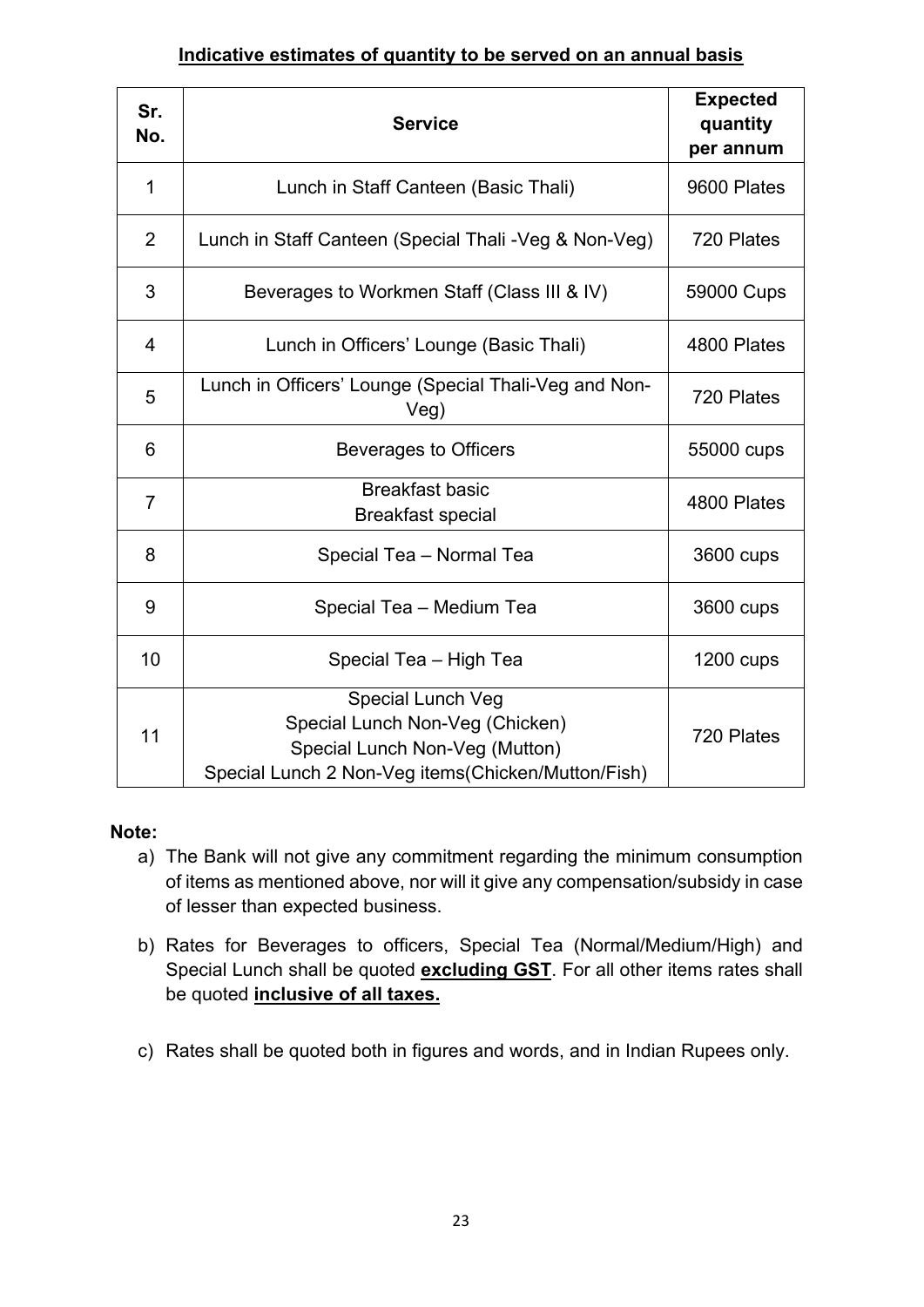# **Quality of raw materials to be used in preparations**

The Contractor shall be exclusively responsible to meet and comply with all legal requirements with respect to food items prepared and served including with respect to raw material and ingredients incorporated therein and shall be exclusively responsible for any infraction of the provisions of any applicable law with regard to preparation, storage, service and sale of food, including the provisions of the Prevention of Food Adulteration Act, The Essential Commodities Act, The Weight & Measures Act and all rules, regulations and orders framed there under, including safety and health of all consumers/residents under the said contract.

2. Indicative brands of raw materials are listed below:

- i. Edible Refined Oil should be of branded companies like Saffola/Sundrop/Fortune/ Dhara/Sweekar etc.
- ii. Edible Mustard Oil should be of branded companies like P Mark/Fortune/Dhara etc.
- iii. Raw vegetables should be of good quality, fresh and should be properly washed before cooking
- iv. Wheat Flour of Ashirwad/Annapurna/Nature Fresh/Pillsbury/Shakti Bhog etc.
- v. Rice should be Dubar and Basmati of branded companies like Kohinoor/India Gate/Lal Mahal etc.
- vi. Cereals should be of good quality
- vii. Spices of branded companies like Catch/MDH/Everest etc. to be used.
- viii. Common Salt, Black Pepper, Chat Masala of Catch brand (to be kept on dining tables)
- ix. Tea bag (Taj Mahal/ Tata/ Red Label/ Lipton)
- x. Coffee Powder Sachet (Nescafe/Bru)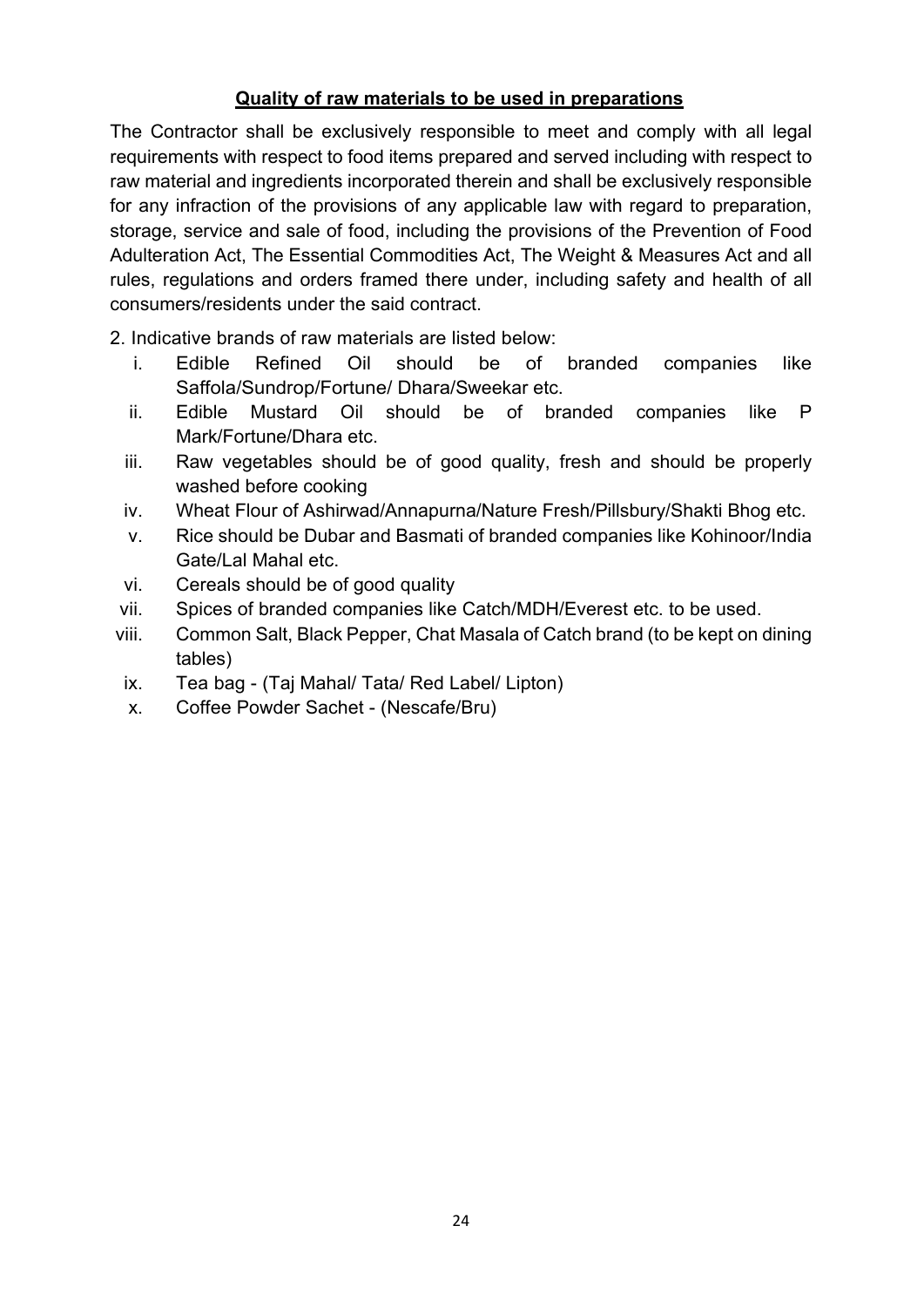# **Menu & Rate Quotations**

| S.  | <b>Indicative Items</b>                                   | <b>Maximum Price</b>                 | <b>Expected</b> | Rate |
|-----|-----------------------------------------------------------|--------------------------------------|-----------------|------|
| No. |                                                           |                                      | quantity        |      |
|     |                                                           |                                      | per annum       |      |
|     |                                                           | For which Bank will make the payment |                 |      |
| A   | <b>Beverages to Officers-</b>                             |                                      |                 |      |
|     | Milk Tea / Green Tea / Lemon                              |                                      |                 |      |
|     | Tea / Coffee / Fresh Lime Juice                           |                                      |                 |      |
|     | /Butter Milk to be served twice                           |                                      |                 |      |
| 1.1 | a day on all working days.                                | ₹10/cup +taxes                       | 55000 cups      |      |
|     | cup & saucer/glasses<br>in                                |                                      |                 |      |
|     | procured & provided by the                                |                                      |                 |      |
|     | Bank.                                                     |                                      |                 |      |
|     |                                                           |                                      |                 |      |
|     | Note: only one rate to be                                 |                                      |                 |      |
|     | provided for all the above-                               |                                      |                 |      |
|     | mentioned items.                                          |                                      |                 |      |
| В   | <b>Special Tea and Lunch in Meeting &amp; Conferences</b> |                                      |                 |      |
|     | <b>Normal Tea</b>                                         |                                      |                 |      |
| 2.1 | Milk Tea and Multigrain Biscuits                          | $\overline{5}25 + \text{taxes}$      | 3600 cups       |      |
|     | / Cookies- (2 pc. Each)                                   |                                      |                 |      |
|     | <b>Medium Tea</b>                                         |                                      |                 |      |
|     | i) Milk tea /Coffee                                       |                                      |                 |      |
|     | ii) Multigrain Biscuits / Cookies-                        | $\overline{560}$ +taxes              | 3600 cups       |      |
|     | $-(2 \text{ pc.}$ Each)                                   |                                      |                 |      |
| 2.2 | iii) 5 pcs of Roasted Almonds /                           |                                      |                 |      |
|     | Cashew nuts                                               |                                      |                 |      |
|     | and Any 01 item out of $-$                                |                                      |                 |      |
|     | (paneer pakora / Veg cutlet /                             |                                      |                 |      |
|     | Samosa / dhokla / Bread Roll /                            |                                      |                 |      |
|     | Sandwich)                                                 |                                      |                 |      |
|     | <b>High Tea</b>                                           |                                      |                 |      |
|     | i) Milk tea /Coffee                                       |                                      |                 |      |
|     | ii) Multigrain Biscuits / Cookies-                        |                                      |                 |      |
|     | $(2 \text{ pc.}$ Each)                                    | $\overline{5}95 + \text{taxes}$      | $1200$ cups     |      |
| 2.3 | iii) 5 pcs of Roasted Almonds /                           |                                      |                 |      |
|     | Cashew nuts                                               |                                      |                 |      |
|     |                                                           |                                      |                 |      |
|     | Any 02 items out of - Paneer                              |                                      |                 |      |
|     | pakora / Veg cutlet / Samosa /                            |                                      |                 |      |
|     | dhokla / Bread Roll / Sandwich                            |                                      |                 |      |
|     | / 1 pc of premium sweet.                                  |                                      |                 |      |
|     | <b>Special Lunch Veg (Buffet)</b>                         |                                      |                 |      |
|     | Starter<br>Any<br>02<br>i)<br>(Dry                        |                                      |                 |      |
|     | Mushroom, hara bhara kebab,                               |                                      |                 |      |
|     | Soft Drink, Soup, Juice)                                  |                                      |                 |      |
|     | ii) Main Course (02 seasonal                              |                                      |                 |      |
|     | items,<br>01<br>veg                                       | ₹300/plate +taxes                    | 180 plates      |      |
| 2.4 | Paneer/Mushroom<br>item                                   |                                      |                 |      |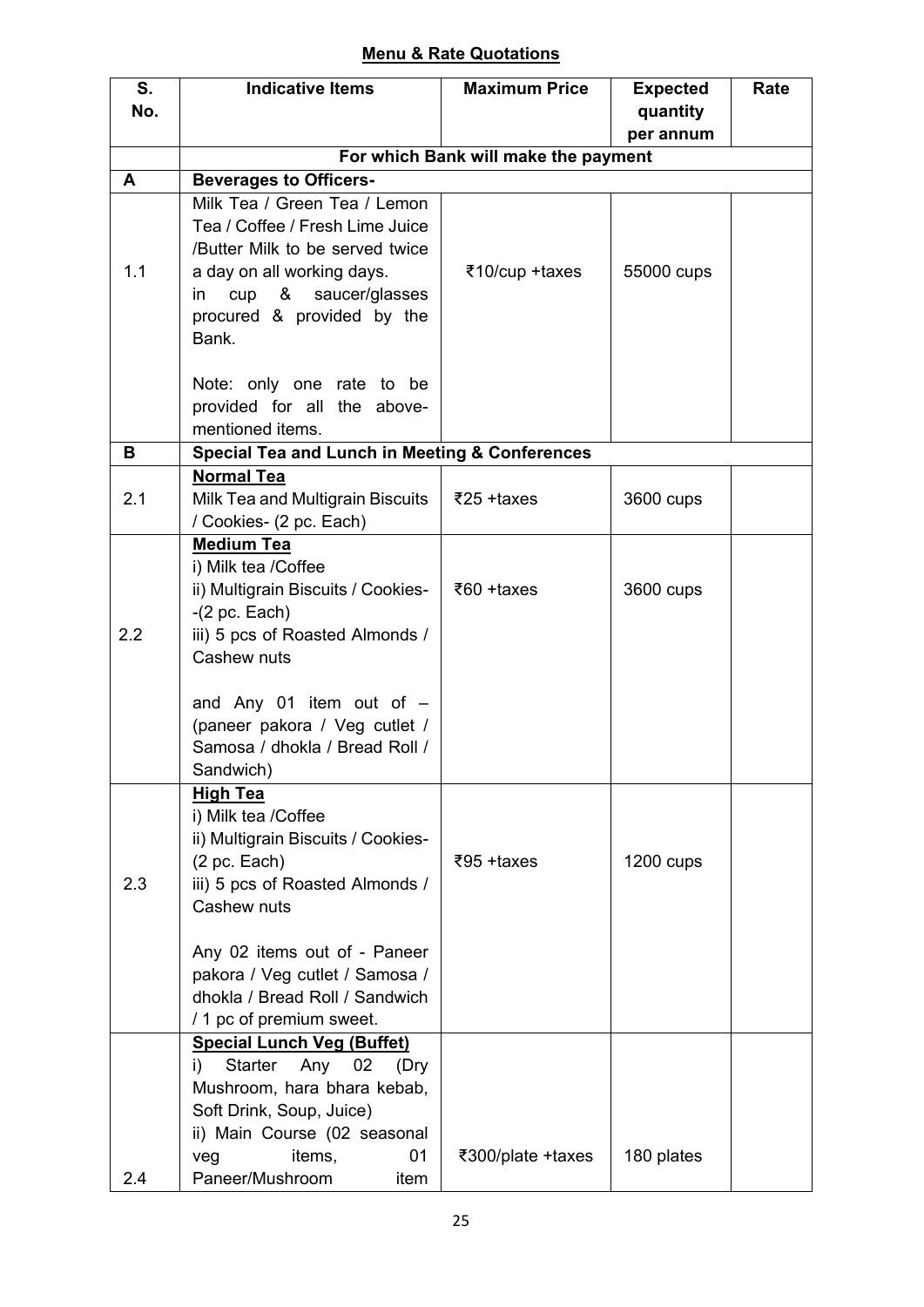|     | 100gm, Daal<br>150gm,<br>Rice    |                   |            |  |
|-----|----------------------------------|-------------------|------------|--|
|     | 200gm,<br>Chapati/Naan           |                   |            |  |
|     | (Plain/Butter),<br>Salad, Raita, |                   |            |  |
|     | Achar, Papad                     |                   |            |  |
|     | iii) Dessert (Ice Cream and any  |                   |            |  |
|     | 01 Sweet Dish items - Moong      |                   |            |  |
|     | dal Halwa / Ras Malai / Gulab    |                   |            |  |
|     | Jamun / White Rasgolla)          |                   |            |  |
|     | Special Lunch<br>Non-Veg         |                   |            |  |
|     | (Chicken) (Buffet)               |                   |            |  |
|     | Starter Any<br>02<br>(Dry<br>i)  |                   |            |  |
|     | Chicken<br>Mushroom,<br>kebab,   |                   |            |  |
|     | Soft Drink, Soup, Juice)         |                   |            |  |
|     | ii) Main Course (02 seasonal     | ₹360/plate +taxes | 180 plates |  |
| 2.5 | veg items, 01 Non veg item       |                   |            |  |
|     | (250gm chicken), Daal 150gm,     |                   |            |  |
|     | 200gm, Chapati/Naan<br>Rice      |                   |            |  |
|     | (Plain/Butter), Salad, Raita,    |                   |            |  |
|     | Achar, Papad                     |                   |            |  |
|     | iii) Dessert (Ice Cream and any  |                   |            |  |
|     | 01 Sweet Dish items - Moong      |                   |            |  |
|     | dal Halwa / Ras Malai / Gulab    |                   |            |  |
|     | Jamun / White Rasgolla)          |                   |            |  |
|     | Special Lunch<br><u>Non-Veg</u>  |                   |            |  |
|     | (Mutton) (Buffet)                |                   |            |  |
|     | Starter (Dry Mushroom,<br>i)     |                   |            |  |
|     | mutton kebab, Soft<br>Drink,     |                   |            |  |
|     | Soup, Juice)                     |                   |            |  |
|     | ii) Main Course (02 seasonal     | ₹400/plate +taxes | 180 plates |  |
| 2.6 | veg items, 01 Non-veg item       |                   |            |  |
|     | (250gm mutton), Daal 150gm,      |                   |            |  |
|     | Rice 200gm, Chapati/Naan         |                   |            |  |
|     | (Plain/Butter), Salad, Raita,    |                   |            |  |
|     | Achar, Papad                     |                   |            |  |
|     | iii) Dessert (Ice Cream and 01   |                   |            |  |
|     | Sweet Dish items - Moong dal     |                   |            |  |
|     | Halwa / Ras Malai / Gulab        |                   |            |  |
|     | Jamun / White Rasgolla)          |                   |            |  |
|     | Special Lunch 02 Non-Veg         |                   |            |  |
|     | (Buffet)                         |                   |            |  |
|     | i) Starter Any 02 Tandoori Fish, |                   |            |  |
|     | mutton / Chicken kebab, Soft     |                   |            |  |
|     | Drink, Soup, Juice)              |                   |            |  |
|     | ii) Main Course (02 seasonal     |                   |            |  |
|     | veg items, 02 Non-veg item       |                   |            |  |
| 2.7 | (250gm mutton), Daal 150gm,      | ₹450/plate +taxes | 180 plates |  |
|     | Rice<br>200gm, Chapati/Naan      |                   |            |  |
|     | (Plain/Butter),<br>Salad, Raita, |                   |            |  |
|     | Achar, Papad                     |                   |            |  |
|     |                                  |                   |            |  |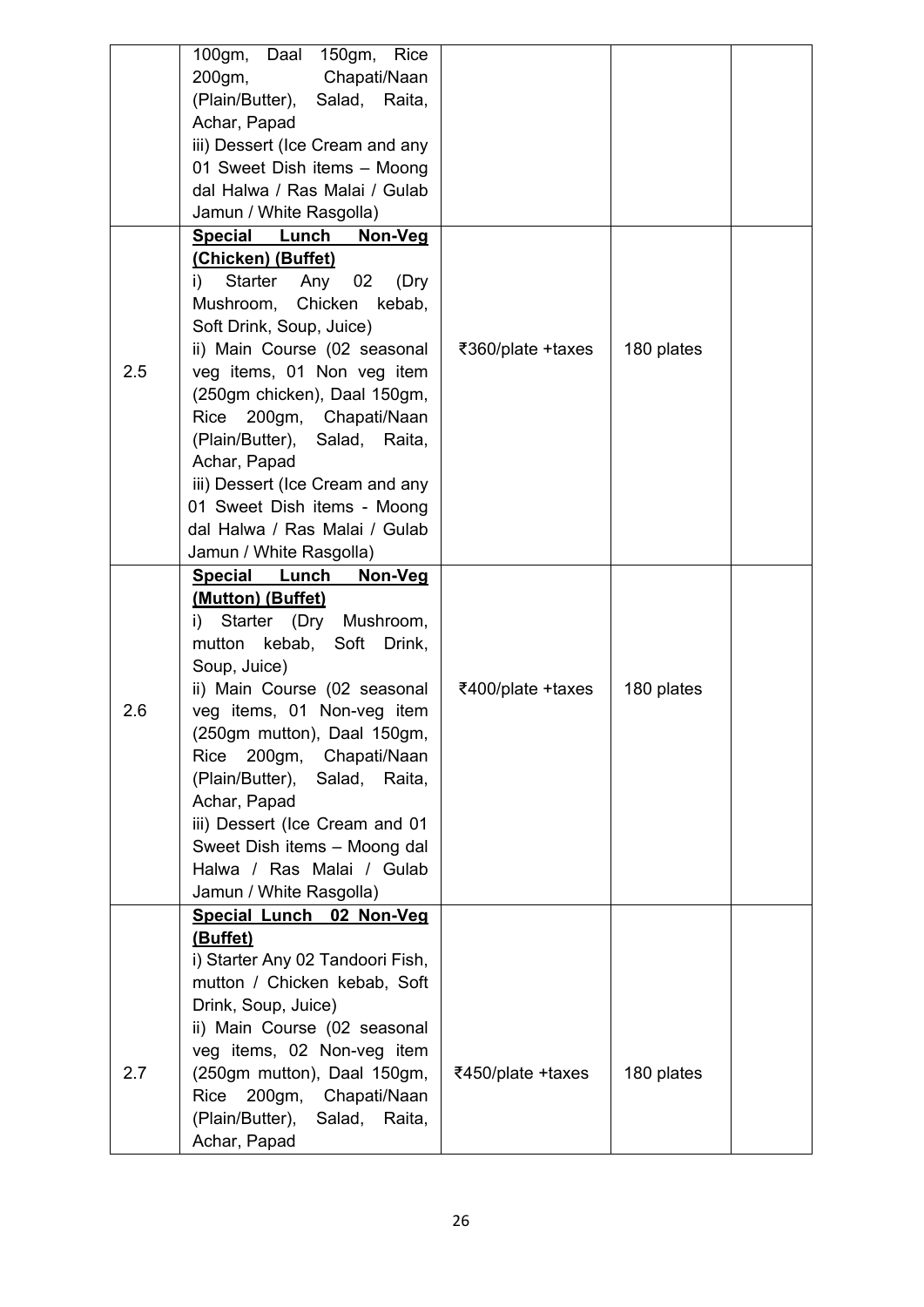|     | iii) Dessert (Ice Cream and 01      |                                                         |             |  |
|-----|-------------------------------------|---------------------------------------------------------|-------------|--|
|     | Sweet Dish items - Moong dal        |                                                         |             |  |
|     | Halwa / Ras Malai / Gulab           |                                                         |             |  |
|     | Jamun / White Rasgolla)             |                                                         |             |  |
|     |                                     |                                                         |             |  |
|     |                                     |                                                         |             |  |
|     |                                     | On payment basis from employee (Inclusive of all taxes) |             |  |
|     |                                     |                                                         |             |  |
| C   | <b>Officers' Lounge - Lunch</b>     |                                                         |             |  |
|     | <b>Basic Thali</b>                  |                                                         |             |  |
| 3.1 | -Rice 200gm, Chapati 04, Daal       |                                                         |             |  |
|     | Seasonal<br>150gm,<br>Sabzi         | ₹60/plate                                               | 4800 plates |  |
|     | 150gm, Papad, Achar, Salad,         |                                                         |             |  |
|     | Soup/Curd                           |                                                         |             |  |
|     | Veg Special Thali (once a           |                                                         |             |  |
|     | week)                               |                                                         |             |  |
|     | i) Main course- Rice 200gm,         |                                                         |             |  |
| 3.2 | Chapati 04, Daal 150gm, Matar       | ₹100/plate                                              | 360 plates  |  |
|     | Paneer<br>Shahi                     |                                                         |             |  |
|     | Paneer/Mushroom<br>$100$ gm,        |                                                         |             |  |
|     | Raita, Papad, Achar, Salad,         |                                                         |             |  |
|     | Soup/curd,                          |                                                         |             |  |
|     | ii) Sweet (Any 01 - Moong           |                                                         |             |  |
|     | Halwa, Kheer, Gulab Jamun &         |                                                         |             |  |
|     | 2 Scoops of Ice Cream)              |                                                         |             |  |
|     | Non-Veg Special Thali (once         |                                                         |             |  |
|     | a week)                             |                                                         |             |  |
|     | i) Main course - Rice 200gm,        |                                                         |             |  |
| 3.3 | Chapati 04, Daal<br>150gm,          | ₹110/plate                                              | 360 plates  |  |
|     | Chicken 02 piece 200gm/ Egg         |                                                         |             |  |
|     | Curry 02 piece, Raita, Papad,       |                                                         |             |  |
|     | Achar, Salad, Soup/Curd,            |                                                         |             |  |
|     | ii) Sweet (Any 01 - Moong           |                                                         |             |  |
|     | Halwa, Kheer, Gulab Jamun& 2        |                                                         |             |  |
|     | Scoops of Ice Cream)                |                                                         |             |  |
| D   | <b>Tea to Workmen Staff</b>         |                                                         |             |  |
|     | Milk tea / Coffee / Green Tea /     |                                                         |             |  |
|     | Lemon Tea to be served twice        |                                                         |             |  |
| 4.1 | a day on all working days.          |                                                         |             |  |
|     | cup & saucer/glasses<br>in.         | ₹10/cup                                                 | 59000 cups  |  |
|     | procured & provided by the<br>Bank. |                                                         |             |  |
|     |                                     |                                                         |             |  |
|     | Note: only one rate to be           |                                                         |             |  |
|     | provided for all the above-         |                                                         |             |  |
|     | mentioned items.                    |                                                         |             |  |
| E.  | <b>Staff Canteen - Lunch</b>        |                                                         |             |  |
|     | <b>Basic Thali</b>                  |                                                         |             |  |
| 5.1 |                                     | ₹60/plate                                               | 6900 plates |  |
|     |                                     |                                                         |             |  |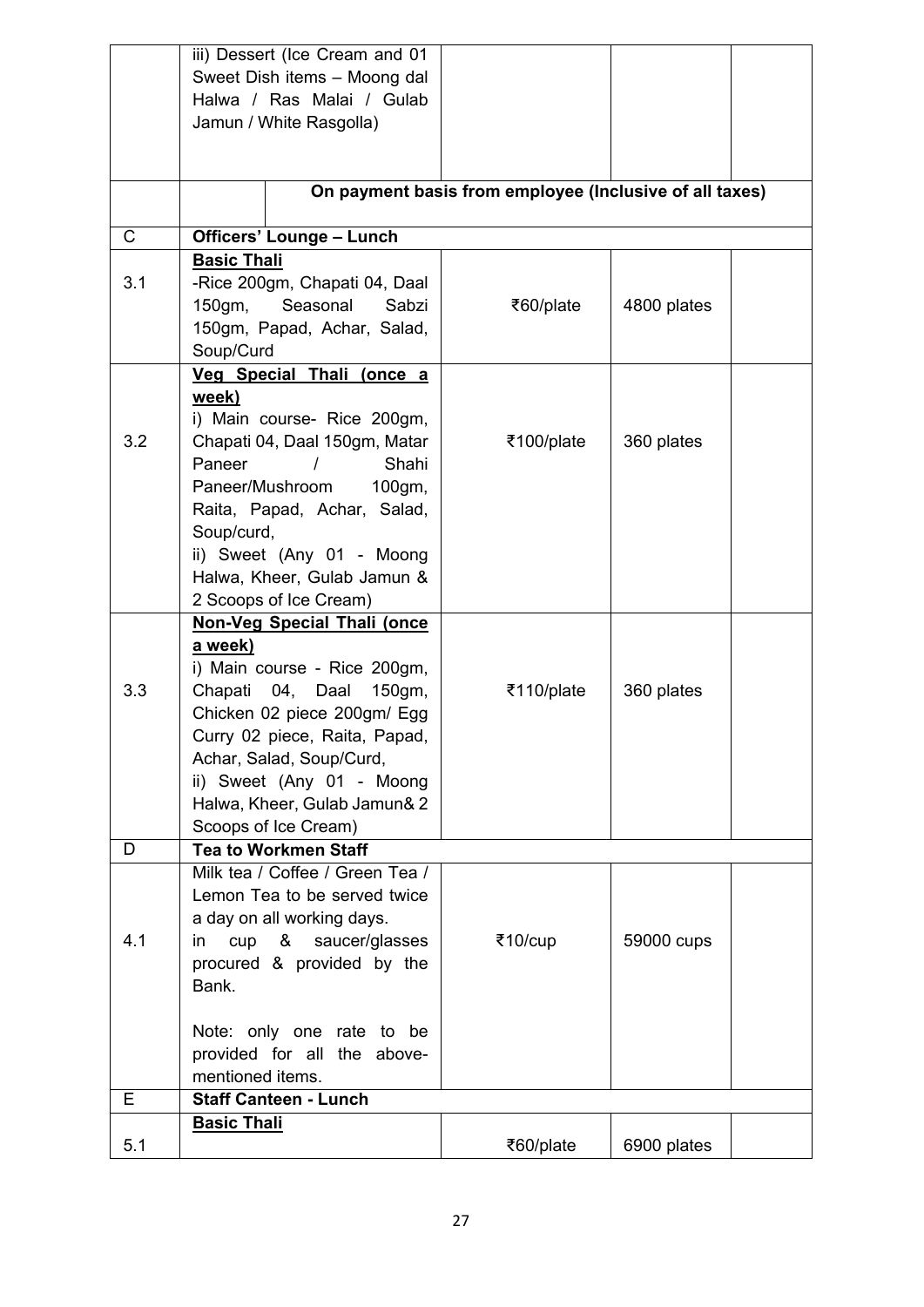|     | - Rice 200gm, Chapati 04, Daal                |                                          |             |  |
|-----|-----------------------------------------------|------------------------------------------|-------------|--|
|     | 150gm, Seasonal sabzi 150                     |                                          |             |  |
|     | gm, Papad, Achar, Curd                        |                                          |             |  |
|     | Veg Special Thali (once a                     |                                          |             |  |
| 5.2 | week)                                         |                                          |             |  |
|     | - Rice 200gm, Chapati 04, Daal                | ₹80/plate                                | 360 plates  |  |
|     | 150gm, Matar Paneer/Shahi                     |                                          |             |  |
|     | Paneer/Mushroom<br>100gm,                     |                                          |             |  |
|     | Raita, Papad, Achar                           |                                          |             |  |
|     |                                               |                                          |             |  |
|     |                                               |                                          |             |  |
|     | Non Veg Special Thali (once                   |                                          |             |  |
| 5.3 | a week)                                       | ₹90/plate                                | 360 plates  |  |
|     | - Rice 200gm, Chapati 04, Daal                |                                          |             |  |
|     | 150gm, Chicken 02 piece                       |                                          |             |  |
|     | 200gm/ Egg Curry 02 piece,                    |                                          |             |  |
|     | Raita, Papad, Achar                           |                                          |             |  |
| F   | <b>Breakfast</b>                              |                                          |             |  |
|     | 01 Samosa with chutney or 01                  |                                          |             |  |
|     | Bread Pakora with chutney or                  |                                          |             |  |
| 6.1 | Salad<br>Sandwich<br>01<br>with               | ₹20/plate                                | 2400 plates |  |
|     | Mayonnaise (2 bread, tomato,                  |                                          |             |  |
|     | onion, cabbage, cucumber) or                  |                                          |             |  |
|     | 01 plate Poha with chutney or                 |                                          |             |  |
|     | Plain Prantha or 02 Boiled                    |                                          |             |  |
|     | Eggs                                          |                                          |             |  |
|     | 01 Bread Omlette (2 bread, 1                  |                                          |             |  |
| 6.2 | egg) or 01 Idli with Sambar or                | ₹30/plate                                | 2400 plates |  |
|     | 01 Vada with Sambar or 01                     |                                          |             |  |
|     | <b>Stuffed</b><br>Masala<br>Dosa<br><b>or</b> |                                          |             |  |
|     | Prantha or 02 Puri &                          |                                          |             |  |
|     | Chole/Chana or 02 Puri & Aloo                 |                                          |             |  |
|     | or 02 Boiled Eggs or 02 Puri &                |                                          |             |  |
|     | Halwa or 02 Uttapam or One                    |                                          |             |  |
|     | <b>Bowl Fresh Fruits</b>                      |                                          |             |  |
| G   | <b>Wages</b>                                  |                                          |             |  |
|     | Annual wages to Eight workers                 | (Indicative Calculations at <b>Annex</b> |             |  |
| 7.1 | of Tea/Coffee canteen and                     | VI). (The Contractor shall not quote     |             |  |
|     | Officer Lounge & Staff Canteen                | the amount less than as stipulated       |             |  |
|     | (as per minimum wages act)                    | in Annex VI)                             |             |  |
| 8   | <b>Total annual estimates</b>                 | A+B+C+D+E+F+G                            |             |  |
|     |                                               |                                          |             |  |

**\*** *The price of individual item cannot exceed the maximum price as mentioned in column C otherwise the bid will be rejected.*

**\*** *The bids quoted by the bidders should be in over and above zero percent. Further zero percent includes all derivatives of zero up to 0.9999 and thereof. The bids of such bidders who quotes zero shall be considered as unresponsive and will not be considered for evaluation of financial bids.*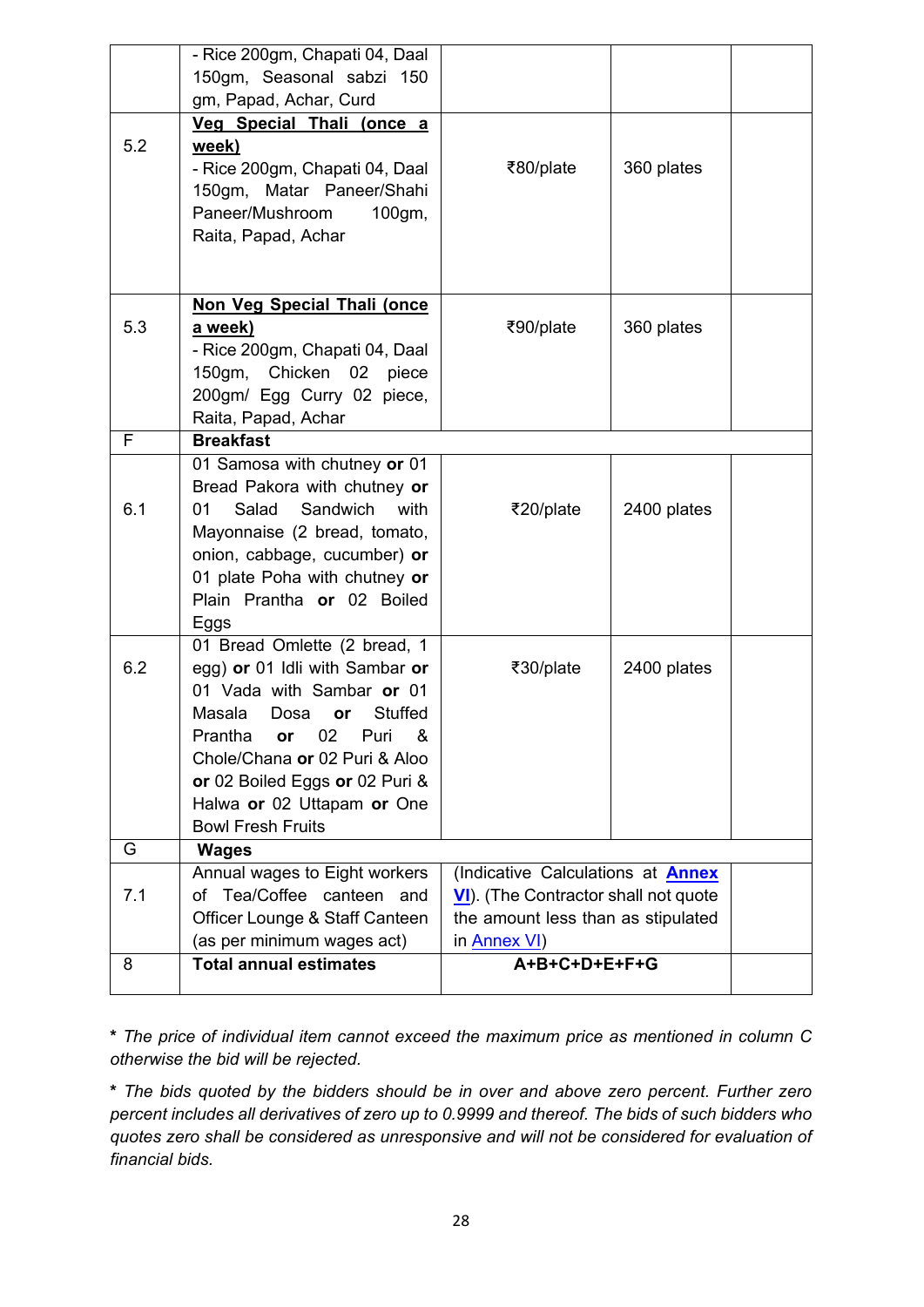# <span id="page-28-0"></span>**Catering Services in Officers' Lounge and Staff Canteen, Jammu**

### **PART - I (TECHNICAL BID)**

(Details filled in this form must be accompanied by sufficient documentary evidence)

The Regional Director Reserve Bank of India Rail Head Complex Jammu

| Sr.<br>No. | <b>Particulars</b>                                                               | <b>Details to be filled</b>                                             |
|------------|----------------------------------------------------------------------------------|-------------------------------------------------------------------------|
| 1.         | Name of the establishment                                                        |                                                                         |
| 2.         | Composition<br>(Company/Partnership/Proprietorship)                              |                                                                         |
| 3.         | Year of commencement of Business<br>With supporting documents.                   |                                                                         |
| 4.         | Details of Registration                                                          | <b>Registering Authority:</b><br>Registration Certificate (No. & Date): |
| 5.         | Name(s) & Designation of<br>Proprietor/ Partners/ Directors/<br>Person-in-charge |                                                                         |
| 6.         | Communication details of Registered<br>Office                                    | Address:<br>Tel.No.:<br>Mob.No.:<br>E-mail<br>ID:                       |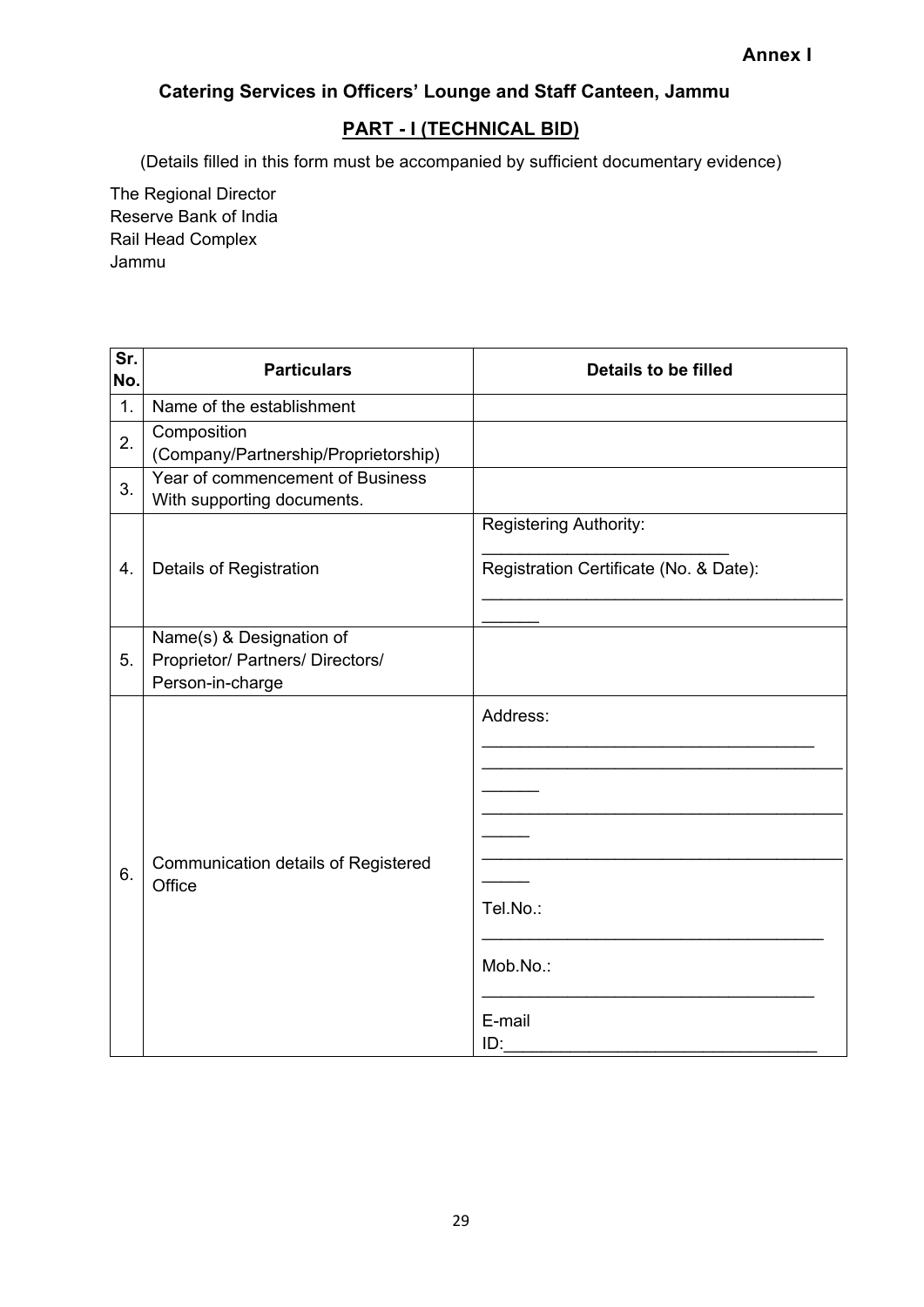|                                              | Communication details of Local Office at<br>7 <sub>1</sub><br>Jammu              |                         | Address:                |
|----------------------------------------------|----------------------------------------------------------------------------------|-------------------------|-------------------------|
|                                              |                                                                                  |                         |                         |
|                                              |                                                                                  |                         |                         |
|                                              |                                                                                  |                         |                         |
|                                              |                                                                                  |                         | Tel.No.:                |
|                                              |                                                                                  |                         | Mob.No.:                |
|                                              |                                                                                  |                         | E-mail ID:              |
|                                              |                                                                                  |                         | Name & Desg.:           |
|                                              |                                                                                  |                         | Tel.No.:                |
| Contact details of authorized official<br>8. |                                                                                  |                         | Mob.No.:                |
|                                              |                                                                                  |                         | E-mail ID:              |
| 9.                                           | <b>Statutory Registration and Licence Details</b>                                |                         |                         |
| $\mathsf{i}$                                 | Permanent Account No.                                                            |                         |                         |
| ii)                                          | Registration No. (Shops &<br>Establishments Act)                                 | Please<br>enclose       |                         |
| iii)                                         | Municipal Licence No.                                                            | documentary<br>evidence |                         |
| iv)                                          | <b>FSSAI Registration No.</b>                                                    |                         |                         |
| V)                                           | <b>GST Registration No.</b>                                                      |                         |                         |
| vi)                                          | Labour License No.<br>[Contract Labour<br>(Regulation & Abolition)<br>Act, 1970] | Please<br>enclose       |                         |
| vii)                                         | <b>EPF Registration No.</b>                                                      | documentary<br>evidence |                         |
| viii)                                        | <b>ESIC Registration No.</b>                                                     |                         |                         |
| $\mathsf{ix}$                                | <b>MSME Registration No.</b><br>(if registered)                                  |                         |                         |
| 10.                                          | Whether average annual turnover of last<br>three Financial Years is ₹47 lakh     |                         |                         |
|                                              |                                                                                  |                         | Financial Year: 2018-19 |
| 11.                                          | Audited Balance Sheets /<br>IT Returns of last three years                       |                         | Financial Year: 2019-20 |
|                                              |                                                                                  |                         | Financial Year: 2020-21 |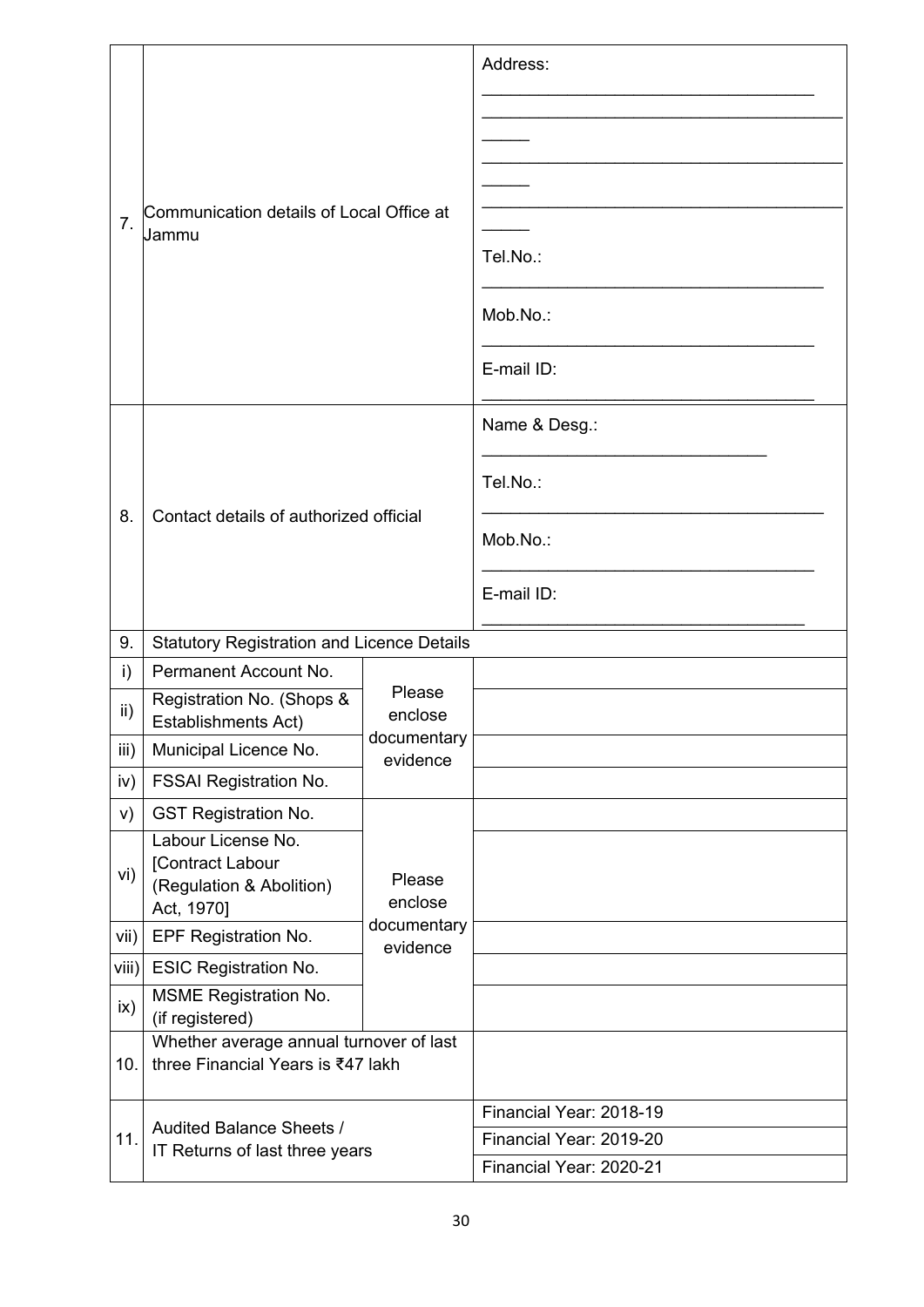|              |                                                                         | Name in A/c :<br>i)                   |                        |                                  |                                                  |  |
|--------------|-------------------------------------------------------------------------|---------------------------------------|------------------------|----------------------------------|--------------------------------------------------|--|
| 12.          | <b>Bank Details</b>                                                     |                                       | ii) $A/c$ no.:         |                                  |                                                  |  |
|              |                                                                         |                                       | iii) A/c. type :       |                                  |                                                  |  |
|              |                                                                         |                                       | iv) Name of the Bank:  |                                  |                                                  |  |
|              |                                                                         |                                       | v) Name of the Branch: |                                  |                                                  |  |
|              |                                                                         | vi) IFS Code of the Branch:           |                        |                                  |                                                  |  |
| 13.          | Details of Experience (Please attach relevant experience certificates)* |                                       |                        |                                  |                                                  |  |
| Sr.<br>No.   | Name of the<br>establishment(s)<br>for which canteen/catering           | Experience with that<br>establishment |                        | Value of<br>work<br>(₹ in lakhs) | No. of staff<br>deployed in<br>establishme<br>nt |  |
|              | services were provided                                                  | From                                  | To                     | No. of<br>years                  |                                                  |  |
| $\mathbf{i}$ |                                                                         |                                       |                        |                                  |                                                  |  |
| ii.          |                                                                         |                                       |                        |                                  |                                                  |  |
| iii.         |                                                                         |                                       |                        |                                  |                                                  |  |
| 14.          | Number of employees engaged by the                                      |                                       |                        |                                  |                                                  |  |
|              | company/ firm at present                                                |                                       |                        |                                  |                                                  |  |
|              | Qualifications and experience of                                        |                                       |                        |                                  |                                                  |  |
| 15.          | Supervisory staff (with necessary                                       |                                       |                        |                                  |                                                  |  |
|              | certificates)                                                           |                                       |                        |                                  |                                                  |  |
|              | Whether any Civil Suit/ Litigation arisen in                            |                                       |                        |                                  |                                                  |  |
|              | the contracts executed during the last 3                                |                                       |                        |                                  |                                                  |  |
| 16.          | years/ being executed. If yes, please                                   |                                       |                        |                                  |                                                  |  |
|              | furnish the name of the work, employer and                              |                                       |                        |                                  |                                                  |  |
|              | brief details of litigation.                                            |                                       |                        |                                  |                                                  |  |

\*Bank reserves the right to decide the cut-off duration of experience and right to call for proof/ verification of any of the above-mentioned particulars.

I/We hereby confirm that the information furnished herein above is true to the best of my/our knowledge and belief and if any information is found incorrect or false, I/we may be debarred from the tender process/being awarded the contract. You are free to call for confidential opinion from any one of my/our clients as also from my/our Banker as you deem fit. I/We also certify that, I/we have understood all the terms and conditions indicated in the tender document and hereby accept the same completely.

Date : \_\_\_\_\_\_\_\_\_\_\_\_\_\_

 $\hat{\mathbf{r}}$ 

 $\alpha$ 

Place : \_\_\_\_\_\_\_\_\_\_\_\_\_\_

(Signature and Official Seal)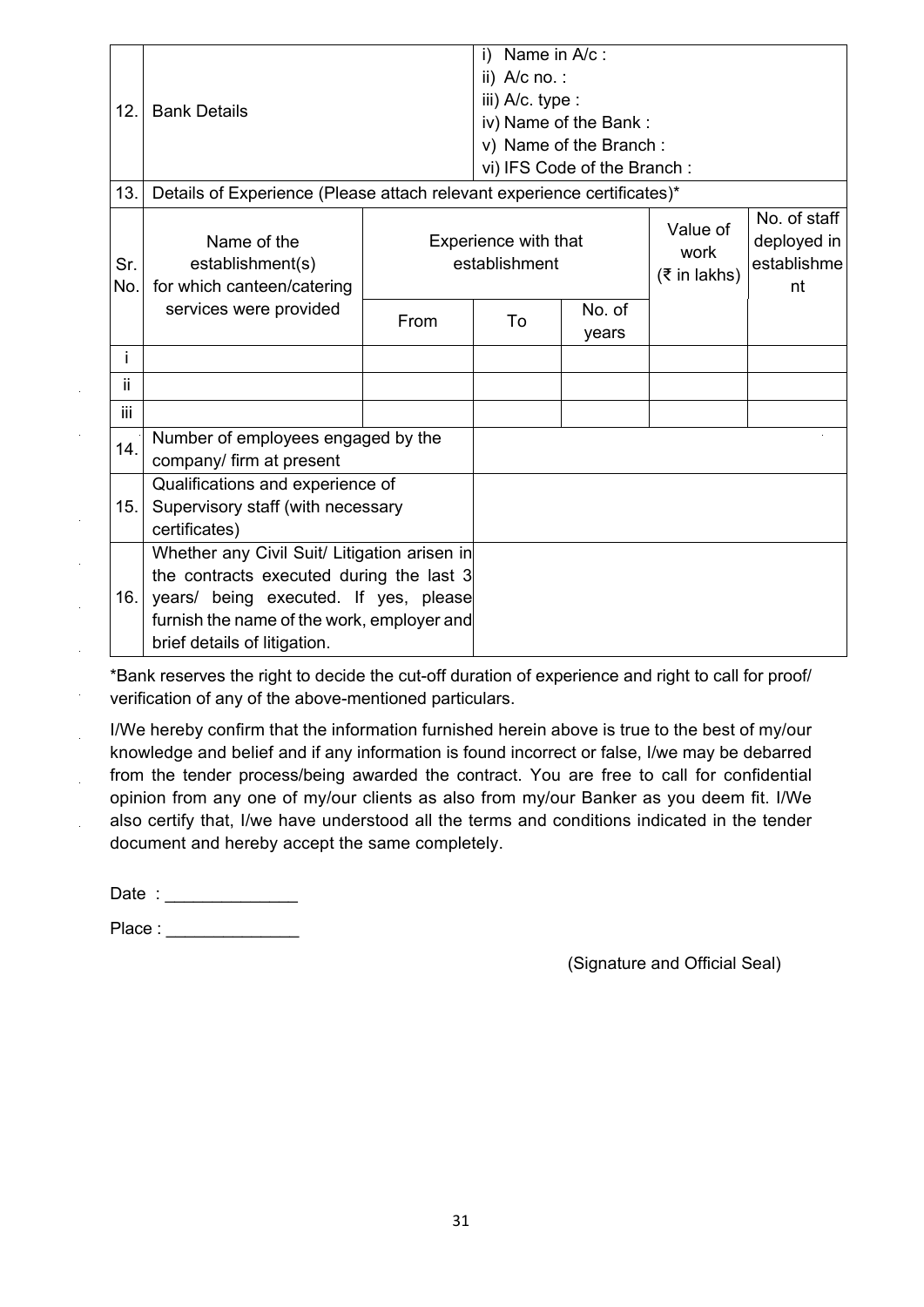(To be submitted on the letter head of the company/firm & duly signed by authorised signatory)

The Regional Director

Reserve Bank of India Rail Head Complex Jammu

Dear Sir

#### **Catering Services in Officers' Lounge and Staff Canteen, Jammu**

Having examined the terms & conditions specified in the memorandum herein set out and acquired the requisite information relating thereto as affecting the tender, I/we hereby offer to provide captioned facilities while strictly adhering to specified terms and conditions.

2. I/We warrant that I/we will comply with the municipal and other regulations relating to preparation and sale of food stuff, beverages and refreshments and will obtain the necessary licenses and permits in this regard. I/We agree that I/we shall indemnify and keep the Bank indemnified from any claim or demand, action or proceeding, directly or indirectly resulting from or arising out of any breach or alleged breach of this warranty.

3. I/We also agree that our tender will remain valid for acceptance by the Bank for a period of 90 days from the date of opening of the tender and this period of validity can be extended for such periods as may be mutually agreed upon between the Bank and us in writing. I/We also agree to keep the earnest money valid during the entire period of validity of tender.

4. I/We understand that the Bank reserves the right to accept or reject any or all of the tenders either in full or in part without assigning any reason thereof.

5. Should this tender be accepted, I/we hereby agree to abide by and fulfil all the terms and provisions of the said Contract in so far as they may be applicable or in default thereof to forfeit and pay to the Reserve Bank of India the amount mentioned in the said conditions.

6. I/We have read the General Information, Scope of Work, Terms & Conditions explicitly mentioned in the notice inviting tender and accept the same to execute the contract, if awarded.

Yours faithfully

(Signature)

 $\_$ 

| Name        | ۰                                        |
|-------------|------------------------------------------|
| Designation | $\frac{1}{2}$ . The set of $\frac{1}{2}$ |
| Date        | ٠<br>٠                                   |
| Place       | ۰                                        |
|             |                                          |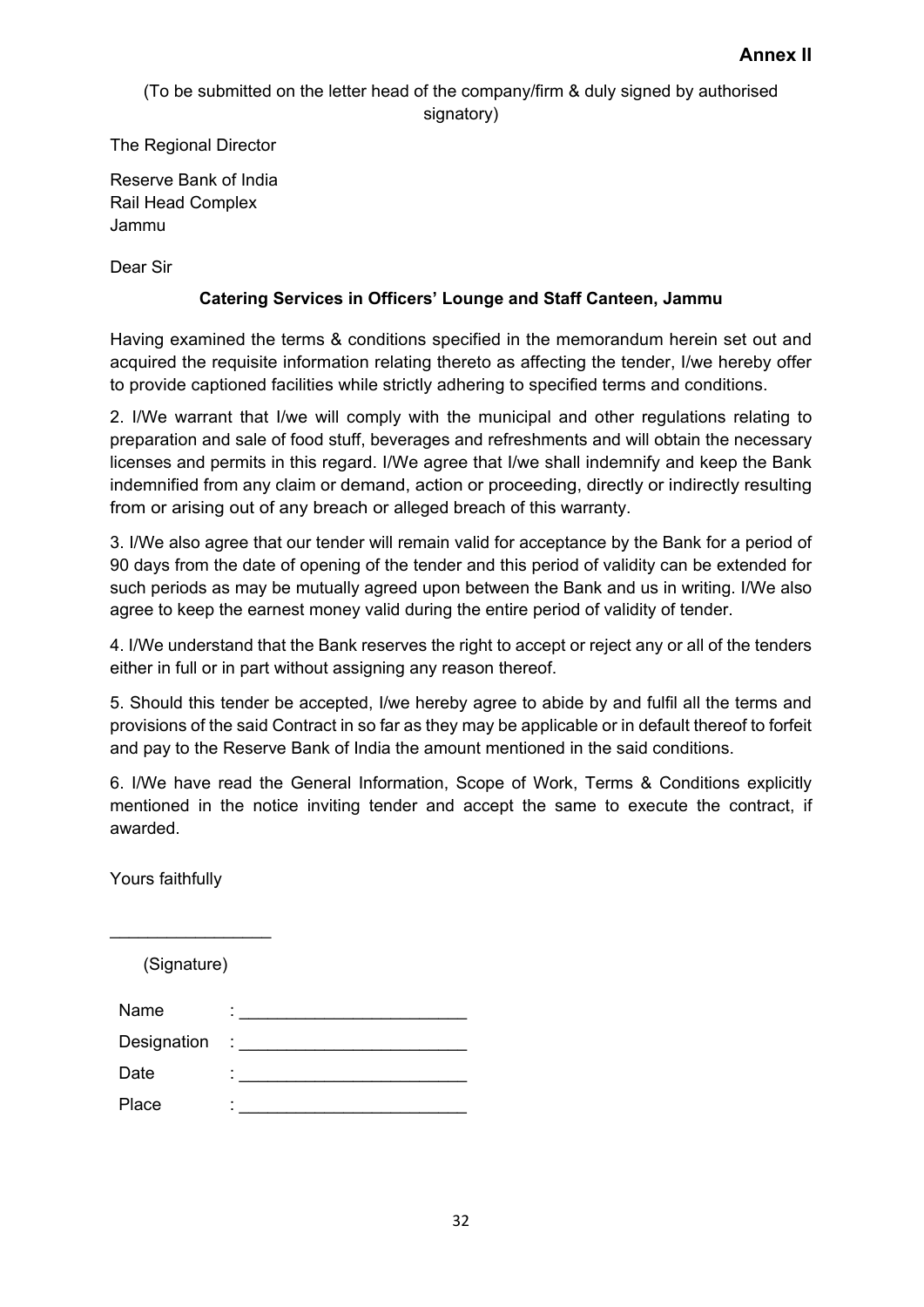# <span id="page-32-0"></span>**FORM OF BANKERS' CERTIFICATE FROM A SCHEDULED BANK**

(To be furnished by the banker on its letter head)

| Sr.<br>No.     | <b>Particulars</b>                                                                                                                                        |                                              |  |
|----------------|-----------------------------------------------------------------------------------------------------------------------------------------------------------|----------------------------------------------|--|
| $\mathbf 1$    | Composition of the firm<br>(Company/Partnership/Proprietor<br>ship)                                                                                       |                                              |  |
| $\overline{2}$ | Name/s of the Proprietor/<br>Partners/ Directors of the firm<br>(As recorded with the Bank)                                                               |                                              |  |
| 3              | Turnover of the firm during last<br>three years $(\bar{\tau})$                                                                                            | i) 2020-21:<br>ii) 2019-20:<br>iii) 2018-19: |  |
| 4              | Credit / Overdraft facility                                                                                                                               |                                              |  |
| 5              | Nature of dealings and opinion<br>thereof                                                                                                                 |                                              |  |
| 6              | Date since when the firm has<br>been banking with the bank                                                                                                |                                              |  |
| $\overline{7}$ | Other remarks                                                                                                                                             |                                              |  |
| 8              | Opinion on whether the party is<br>considered financially sound to be<br>entrusted with the contract for<br>works estimated to cost ₹47 lakh<br>and above |                                              |  |

 Signature with seal (Authorised signatory of the branch)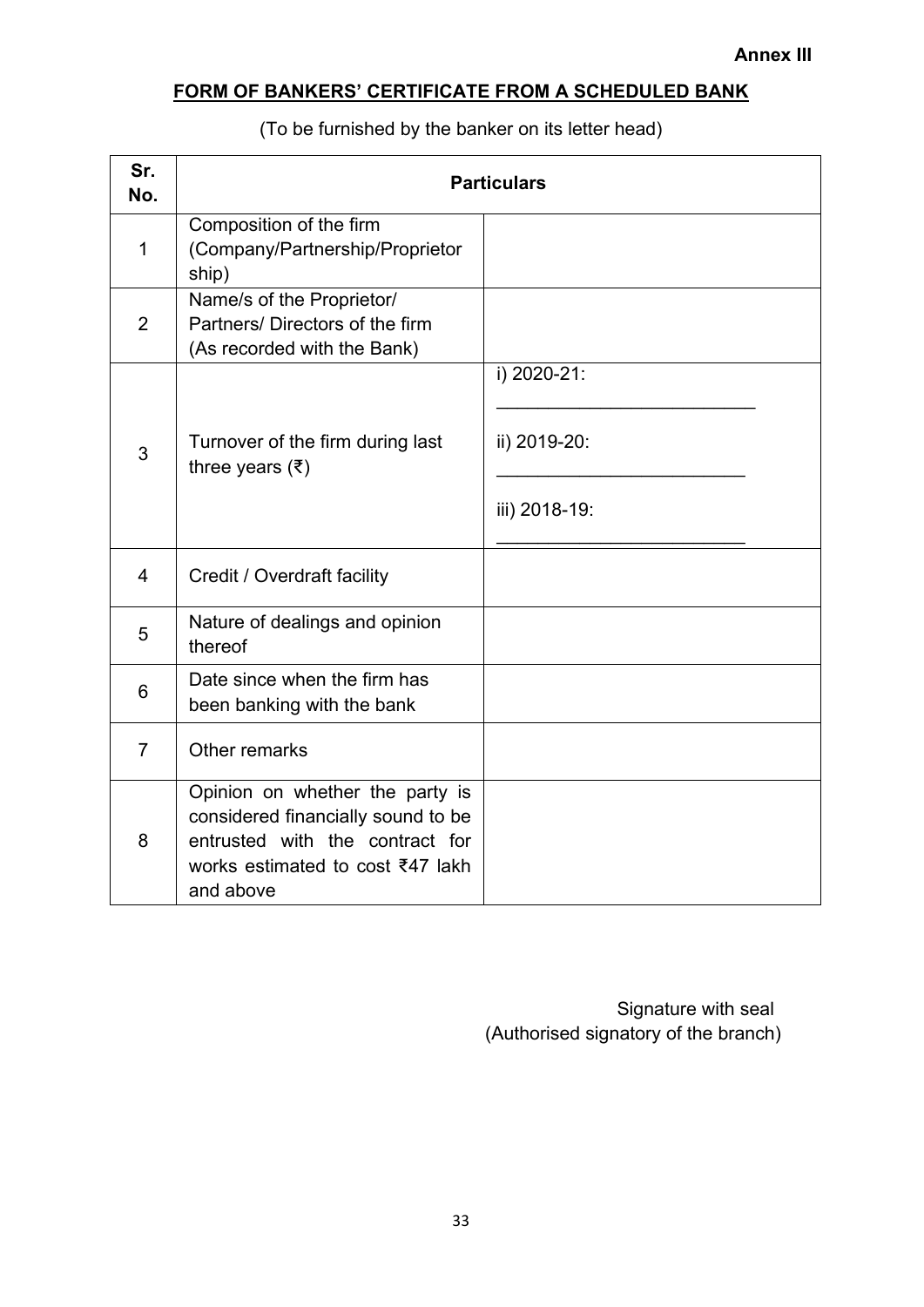#### <span id="page-33-0"></span>**CLIENT'S CERTIFICATE REGARDING PERFORMANCE OF CONTRACTOR**

(On Client's Letter Head)

Name & address of the Client

Details of Works executed by Shri /M/s

- 1. Name of work with brief particulars :
- 2. Agreement No. and date :
- 3. Agreement amount :
- 4. Date of commencement of work :
- 5. Stipulated date of completion :
- 6. Actual date of completion :
- 7. Details of compensation levied for delay (indicate amount) if any :
- 8. Gross amount of the work completed and paid :
- 9. Name and address of the authority under whom works executed :
- 10. Whether the contractor employed qualified Overseer during execution of work
- 11. i) Quality of work (indicate grading)
	- ii) Amt. of work paid on reduced rates, if any
- 12. i) Did the contractor go for arbitration?
	- ii) If yes, total amount of claim
	- iii) Total amount awarded
- 13. Comments on the capabilities of the contractor
	- a) Technical proficiency : Outstanding / Very Good / Good / Satisfactory / Poor
	- b) Financial soundness : Outstanding / Very Good / Good / Satisfactory / Poor
	- c) Mobilization of adequate T&P : Outstanding / Very Good / Good / Satisfactory / Poor
	- d) Mobilization of manpower : Outstanding / Very Good / Good / Satisfactory / Poor
	- e) General behavior : Outstanding / Very Good / Good / Satisfactory / Poor

#### **Signature of the Reporting Officer\* with Office seal**

\* Regarding performance report/clients certificate, for works carried out for Government/ public sector companies, the certificate should be signed by the concerned Executive Engineer or an officer in an equivalent or higher rank. For works carried out for Private companies, Copy of TDS has to be submitted for proving the credentials/contract amount.

(i) All columns should be filled in properly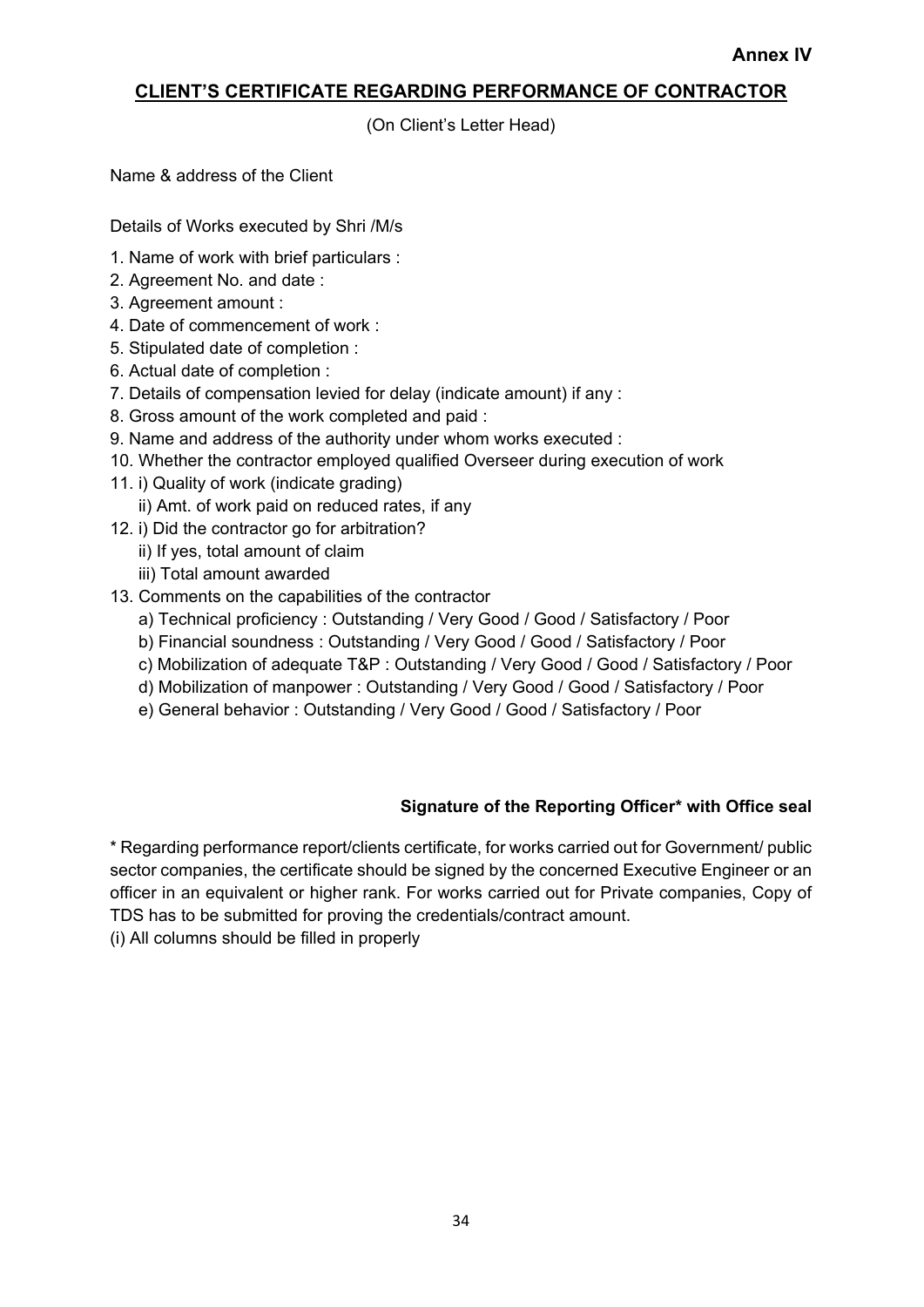#### <span id="page-34-0"></span>**PROFORMA OF BANK GUARANTEE FOR PERFORMANCE SECURITY DEPOSIT/ RETENTION MONEY**

(On Non-Judicial Stamp Paper of appropriate value purchased in the name of the issuing bank)

Place :

Date :

The Regional Director Reserve Bank of India Rail Head Complex Jammu

Dear Sir

#### **Catering Services in Officers' Lounge and Staff Canteen, Jammu**

Bank Guarantee For PERFORMANCE SECURITY DEPOSIT/ Retention Money

#### **WHEREAS**

Reserve Bank of India, having its Central Office at Shahid Bhagat Singh Road, Mumbai, (hereinafter called "the RBI") has awarded the Contract for the captioned project (hereinafter called the "Contract") to M/s  $\blacksquare$ Contractor) (hereinafter called " the said Contractor" which expression shall include its successors and assigns).

AND Whereas the Contractor is bound by the said Contract to submit to RBI a Performance Security for a total amount of ₹2,35,000/- (Rupees Two Lakh Thirty Five Thousand Only) for the due fulfilment by the said contractor of the terms and conditions contained in the contract. We,\_\_\_\_\_\_\_\_\_\_\_\_\_\_\_\_\_\_\_\_\_\_\_\_\_\_\_\_\_\_\_\_\_\_\_\_\_\_\_\_\_\_(Name of the Bank), (hereinafter called "the Bank"), at the request of M/s **Example 20 and 20 and 20 and 20 and 20 and 20 and 20 and 20 and 20 and 20 and 20 and 20 and 20 and 20 and 20 and 20 and 20 and 20 and 20 and 20 and 20 and 20 and 20 and 20 and 20** contractor, do hereby undertake to pay to the RBI an amount not exceeding ₹2,35,000/- (Rupees Two Lakh Thirty Five Thousand Only) as Performance Guarantee for due fulfilment of the terms and conditions of the contract.

#### NOW THIS GUARANTEE WITNESSETH

1. We **the contract of the Bank**) do hereby agree with and undertake to RBI, their Successors, Assigns that in the event of the RBI coming to the conclusion that the Contractor has not performed his obligations under the said conditions of the contract or have committed a breach thereof, which conclusion shall be binding on us as well as the said contractor; we shall on demand by the RBI, pay without demur to the RBI, a sum of ₹2,35,000/- (Rupees Two Lakh Thirty Five Thousand Only) or any lower amount that may be demanded by the RBI. Our guarantee shall be treated as equivalent to the Performance Guarantee Amount for the due performance of the obligations of the Contractor under the said Contract, provided, however, that our liability against such sum shall not exceed the sum of ₹2,35,000/- (Rupees Two Lakh Thirty Five Thousand Only).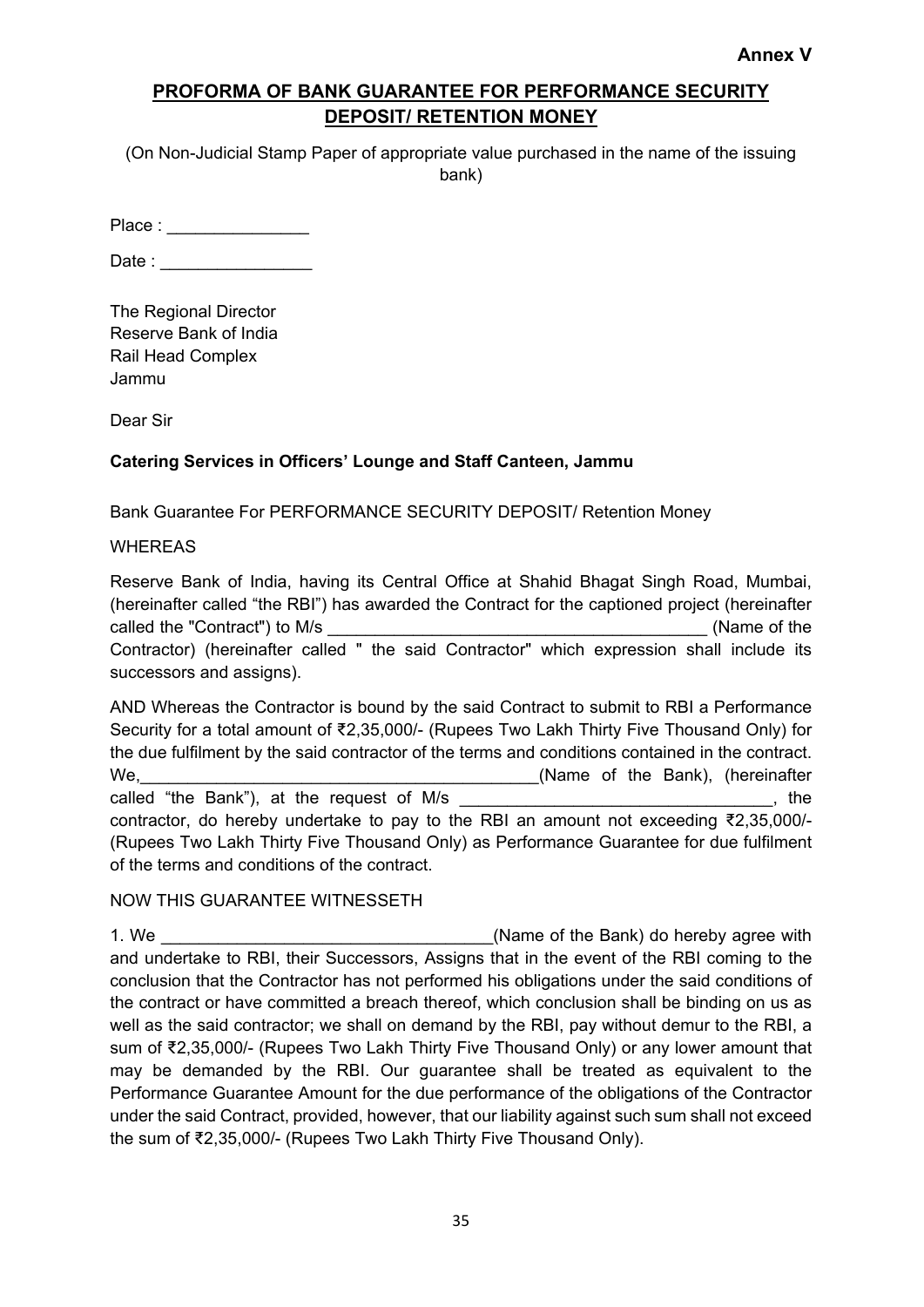2. We also agree to undertake to and confirm that the sum not exceeding ₹2,35,000/- (Rupees Two Lakh Thirty Five Thousand Only) as aforesaid shall be paid by us without any demur or protest, merely on demand from the RBI on receipt of a notice in writing stating that the amount is due to them and we shall not ask for any further proof or evidence and the notice from the RBI shall be conclusive and binding on us and shall not be questioned by us in any respect or manner whatsoever. The Bank shall pay to RBI any money so demanded notwithstanding any dispute/disputes raised by the Contractor in any suit or proceedings pending before any Court, Tribunal or Arbitrator/s relating thereto and the liability under this guarantee shall be absolute and unequivocal. We undertake to pay the amount claimed by the RBI within a period of one week from the date of receipt of the notice as aforesaid.

3. We confirm that our obligation to the RBI under this guarantee shall be independent of the agreement or agreements or other understandings between the RBI and the Contractor.

4. This guarantee shall not be revoked by us without prior consent in writing of the RBI.

We hereby further agree that -

a) Any forbearance or commission on the part of the RBI in enforcing the conditions of the said agreement or in compliance with any of the terms and conditions stipulated in the said Contract and/or hereunder or granting of any time or showing of any indulgence by the RBI to the Contractor or any other matters in connection therewith shall not discharge us in any way and our obligation under this guarantee. This guarantee shall be discharged only by the performance by the Contractor of their obligations and in the event of their failure to do so, by payment by us of the sum not exceeding ₹2,35,000/- (Rupees Two Lakh Thirty Five Thousand Only).

b) Our liability under these presents shall not exceed the sum of ₹2,35,000/- (Rupees Two Lakh Thirty Five Thousand Only).

c) Our liability under this agreement shall not be affected by any infirmity or irregularity on the part of our said constituents/clients or their obligations thereunder or by dissolution or change in the constitution of our said constituents.

d) This guarantee shall remain in force up to contract period provided that if so desired by the RBI, this guarantee shall be renewed for a further period as may be indicated by them on the same terms and conditions as contained herein.

e) Our liability under these presents will terminate unless these presents are renewed as provided hereinabove on the \_\_\_\_\_\_\_\_\_\_\_\_\_\_\_\_or on the day when our said constituents comply with their obligations, as to which a certificate in writing by the RBI alone is the conclusive proof whichever date is later. Unless a claim or suit or action is filed against us within **the verture of any extended period, all the rights of the RBI against us** verture of the RBI against us under this guarantee shall be forfeited and we shall be released and discharged from all our obligations and liabilities hereunder.

In witness whereof, I/We of the Bank have signed and sealed this guarantee on the ---------day of ----------- (Month) (Year) being herewith duly authorized.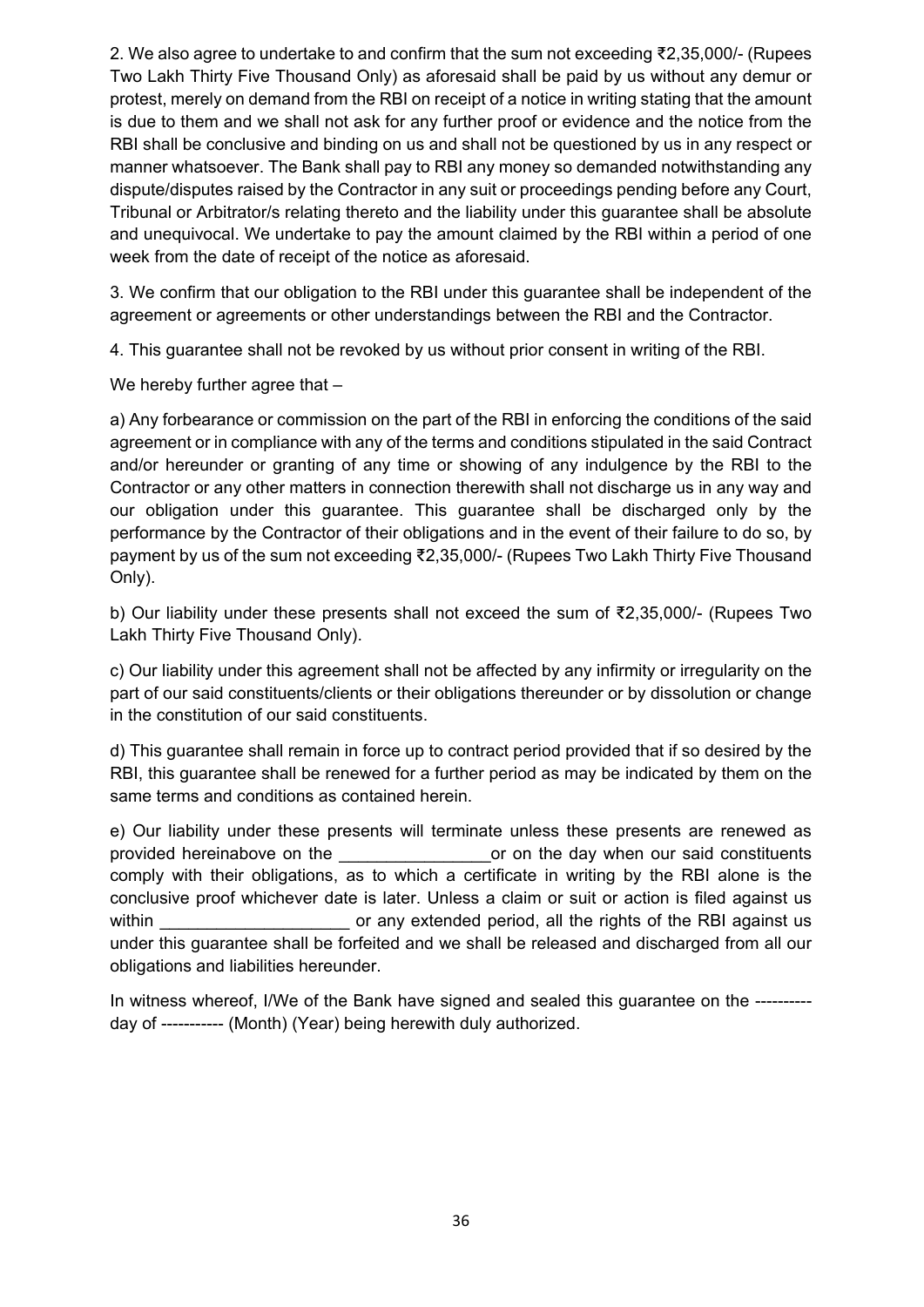For and on behalf of \_\_\_\_\_\_\_\_\_\_\_\_\_\_\_\_\_\_\_\_\_\_\_\_\_\_\_\_\_\_\_\_\_\_ (Name of the Bank)

Signature of authorized Bank official

Name: Designation Stamp/ Seal of the Bank

Signed, sealed and delivered for and on behalf of the Bank by the above named in the presence of :

| Witness 1 |  |
|-----------|--|
|           |  |
| Name      |  |
|           |  |

(NB: This guarantee will require stamp duty as applicable in the state, where it is executed and shall be signed by the official whose signature and authority shall be verified).